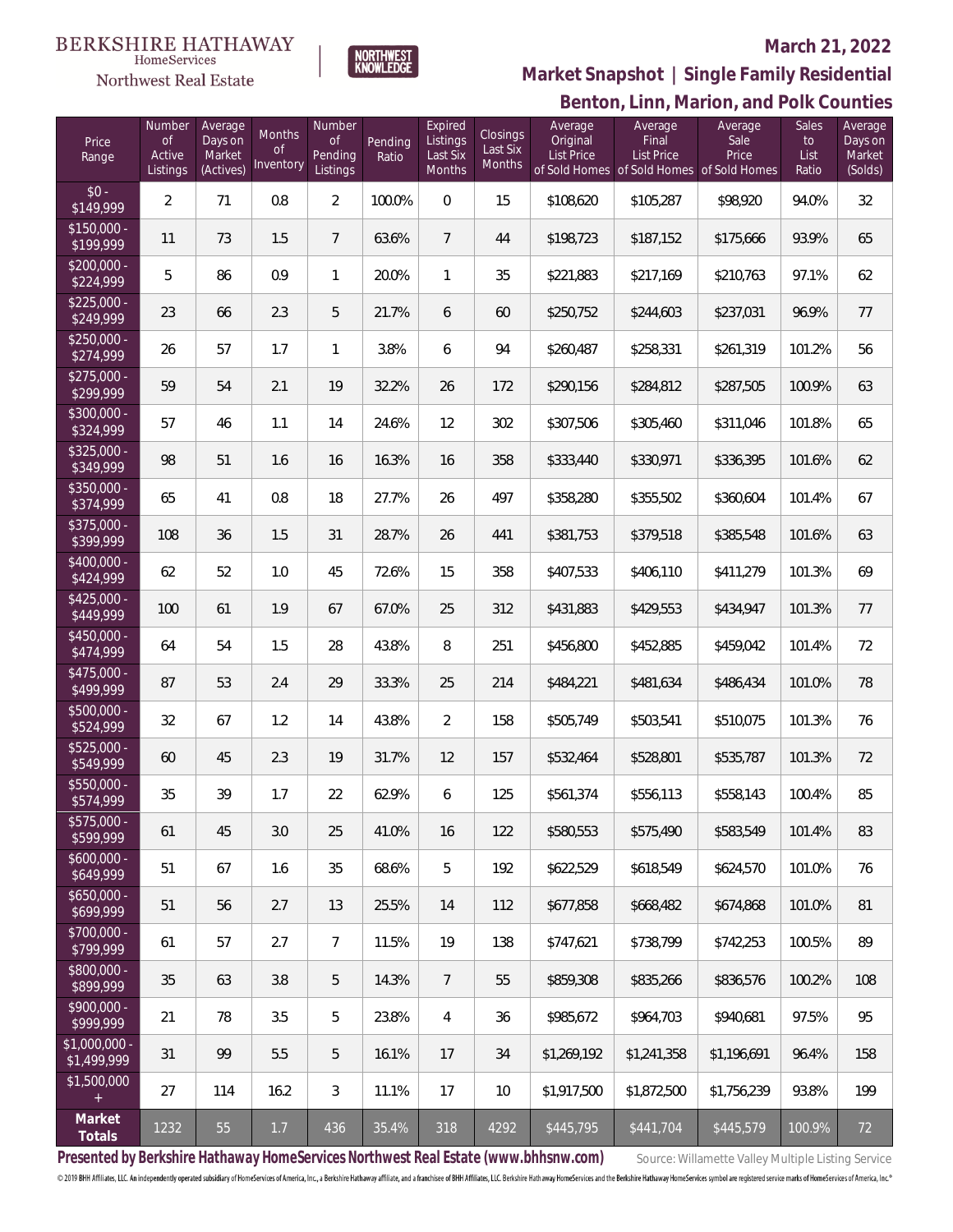

#### **March 21, 2022**

**Market Snapshot | Single Family Residential**

**Salem**

| Price<br>Range                | Number<br><b>of</b><br>Active<br>Listings | Average<br>Days on<br>Market<br>(Actives) | Months<br><b>of</b><br>Inventory | Number<br><b>of</b><br>Pending<br>Listings | Pendina<br>Ratio | Expired<br>Listings<br>Last Six<br>Months | Closings<br>Last Six<br>Months | Average<br>Original<br><b>List Price</b> | Average<br>Final<br><b>List Price</b> | Average<br>Sale<br>Price<br>of Sold Homes of Sold Homes of Sold Homes | Sales<br>to<br>List<br>Ratio | Average<br>Days on<br>Market<br>(Solds) |
|-------------------------------|-------------------------------------------|-------------------------------------------|----------------------------------|--------------------------------------------|------------------|-------------------------------------------|--------------------------------|------------------------------------------|---------------------------------------|-----------------------------------------------------------------------|------------------------------|-----------------------------------------|
| $$0 -$<br>\$149,999           | $\mathbf{1}$                              | 110                                       | 6.0                              | $\mathbf{1}$                               | 100.0%           | $\overline{0}$                            | $\mathbf{1}$                   | \$140,000                                | \$140,000                             | \$115,000                                                             | 82.1%                        | 21                                      |
| $$150,000 -$<br>\$199,999     | $\overline{2}$                            | 72                                        | 1.1                              | 3                                          | 150.0%           | $\mathbf{1}$                              | 11                             | \$210,936                                | \$193,836                             | \$177,673                                                             | 91.7%                        | 41                                      |
| \$200,000 -<br>\$224,999      | 1                                         | $\overline{7}$                            | 0.4                              | $\boldsymbol{0}$                           | 0.0%             | $\overline{0}$                            | 15                             | \$218,520                                | \$217,193                             | \$210,247                                                             | 96.8%                        | 62                                      |
| $$225,000 -$<br>\$249,999     | 5                                         | 20                                        | 1.8                              | $\mathbf{1}$                               | 20.0%            | $\overline{2}$                            | 17                             | \$252,324                                | \$243,094                             | \$241,076                                                             | 99.2%                        | 75                                      |
| $$250,000 -$<br>\$274,999     | 9                                         | 26                                        | 1.6                              | $\mathbf 0$                                | 0.0%             | 3                                         | 33                             | \$265,115                                | \$264,534                             | \$261,369                                                             | 98.8%                        | 48                                      |
| \$275,000 -<br>\$299,999      | 15                                        | 57                                        | 1.7                              | 9                                          | 60.0%            | 6                                         | 54                             | \$297,474                                | \$288,825                             | \$289,147                                                             | 100.1%                       | 63                                      |
| \$300,000 -<br>\$324,999      | 18                                        | 30                                        | 0.9                              | $\overline{2}$                             | 11.1%            | 4                                         | 117                            | \$308,116                                | \$305,644                             | \$311,454                                                             | 101.9%                       | 59                                      |
| $$325,000 -$<br>\$349,999     | 35                                        | 44                                        | 1.4                              | 10                                         | 28.6%            | 8                                         | 145                            | \$336,283                                | \$333,670                             | \$337,861                                                             | 101.3%                       | 58                                      |
| \$350,000 -<br>\$374,999      | 25                                        | 34                                        | 0.7                              | 9                                          | 36.0%            | $\overline{7}$                            | 221                            | \$360,503                                | \$357,088                             | \$360,912                                                             | 101.1%                       | 72                                      |
| \$375,000 -<br>\$399,999      | 44                                        | 38                                        | 1.4                              | 13                                         | 29.5%            | 13                                        | 190                            | \$381,600                                | \$378,871                             | \$385,295                                                             | 101.7%                       | 63                                      |
| $$400.000 -$<br>\$424,999     | 21                                        | 86                                        | 0.9                              | 19                                         | 90.5%            | 4                                         | 140                            | \$405,032                                | \$404,151                             | \$410,773                                                             | 101.6%                       | 61                                      |
| $$425,000 -$<br>\$449,999     | 29                                        | 86                                        | 1.8                              | 29                                         | 100.0%           | 12                                        | 98                             | \$433,179                                | \$429,346                             | \$433,522                                                             | 101.0%                       | 56                                      |
| \$450,000 -<br>\$474,999      | 19                                        | 45                                        | 1.4                              | 16                                         | 84.2%            | $\overline{2}$                            | 80                             | \$456,228                                | \$454,232                             | \$458,410                                                             | 100.9%                       | 61                                      |
| $$475,000 -$<br>\$499,999     | 26                                        | 40                                        | 2.3                              | 9                                          | 34.6%            | 9                                         | 68                             | \$488,447                                | \$484,180                             | \$485,948                                                             | 100.4%                       | 60                                      |
| \$500,000 -<br>\$524,999      | 8                                         | 17                                        | 1.2                              | 5                                          | 62.5%            | $\overline{0}$                            | 39                             | \$506,454                                | \$501,203                             | \$506,998                                                             | 101.2%                       | 61                                      |
| \$525,000 -<br>\$549,999      | 18                                        | 43                                        | 2.1                              | 3                                          | 16.7%            | 5                                         | 52                             | \$535,813                                | \$530,639                             | \$534,898                                                             | 100.8%                       | 60                                      |
| \$550,000 -<br>\$574,999      | $\overline{7}$                            | 42                                        | $1.0\,$                          | 3                                          | 42.9%            | $\overline{2}$                            | 41                             | \$561,441                                | \$558,568                             | \$558,989                                                             | 100.1%                       | 86                                      |
| \$575,000 -<br>\$599,999      | 15                                        | 33                                        | 2.7                              | $\overline{2}$                             | 13.3%            | 6                                         | 33                             | \$592,207                                | \$583,760                             | \$585,332                                                             | 100.3%                       | 75                                      |
| $$600,000 -$<br>\$649,999     | 12                                        | 79                                        | 1.1                              | 4                                          | 33.3%            | $\overline{2}$                            | 68                             | \$627,243                                | \$623,760                             | \$623,872                                                             | 100.0%                       | 76                                      |
| $$650,000 -$<br>\$699,999     | 28                                        | 50                                        | 4.7                              | 3                                          | 10.7%            | 8                                         | 36                             | \$685,827                                | \$672,440                             | \$677,391                                                             | 100.7%                       | 87                                      |
| \$700,000 -<br>\$799,999      | 23                                        | 31                                        | 3.0                              | $\overline{2}$                             | 8.7%             | 11                                        | 46                             | \$762,132                                | \$749,186                             | \$746,525                                                             | 99.6%                        | 92                                      |
| \$800,000 -<br>\$899,999      | 10                                        | 93                                        | 3.3                              | 3                                          | 30.0%            | $\mathbf{1}$                              | 18                             | \$860,840                                | \$842,240                             | \$833,935                                                             | 99.0%                        | 132                                     |
| \$900,000 -<br>\$999,999      | 4                                         | 46                                        | 4.0                              | 3                                          | 75.0%            | $\overline{2}$                            | 6                              | \$985,433                                | \$967,933                             | \$933,667                                                             | 96.5%                        | 65                                      |
| $$1,000,000 -$<br>\$1,499,999 | 8                                         | 126                                       | 2.8                              | $\overline{2}$                             | 25.0%            | 3                                         | 17                             | \$1,195,148                              | \$1,183,957                           | \$1,160,882                                                           | 98.1%                        | 151                                     |
| \$1,500,000<br>$+$            | 10                                        | 106                                       | 20.0                             | $\overline{0}$                             | 0.0%             | $\overline{2}$                            | 3                              | \$1,733,333                              | \$1,666,667                           | \$1,658,463                                                           | 99.5%                        | 123                                     |
| Market<br>Totals              | 393                                       | 51                                        | 1.5                              | 151                                        | 38.4%            | 113                                       | 1549                           | \$439,119                                | \$434,758                             | \$437,678                                                             | 100.7%                       | 67                                      |

NORTHWEST<br>KNOWLFDGF

Presented by Berkshire Hathaway HomeServices Northwest Real Estate (www.bhhsnw.com) source: Willamette Valley Multiple Listing Service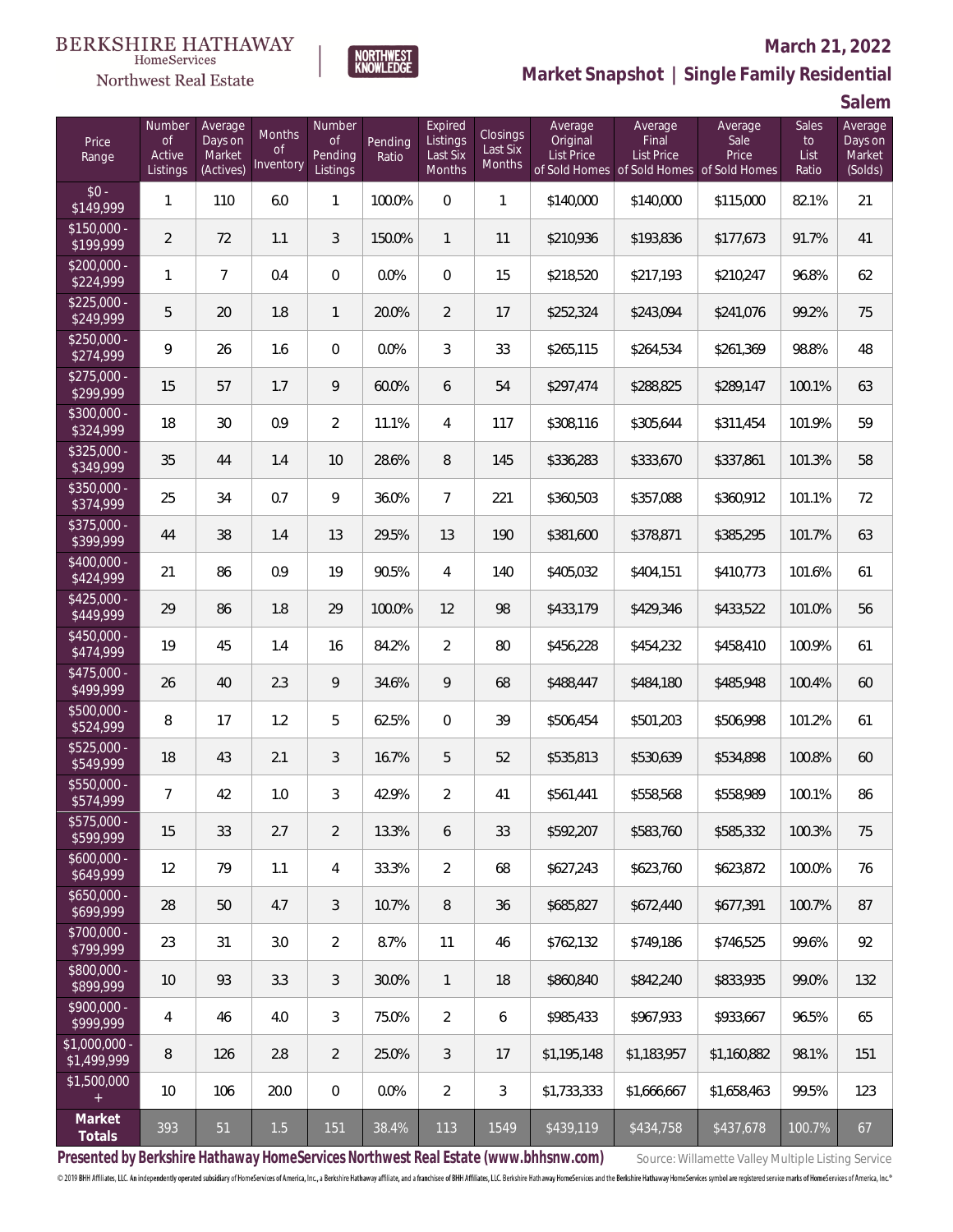#### Northwest Real Estate

#### **March 21, 2022**



**Marion and Polk Counties Market Snapshot | Single Family Residential**

| Price<br>Range               | Number<br><b>of</b><br>Active<br>Listings | Average<br>Days on<br>Market<br>(Actives) | <b>Months</b><br><b>of</b><br>Inventory | Number<br><b>of</b><br>Pending<br>Listings | Pending<br>Ratio | Expired<br>Listings<br>Last Six<br>Months | Closings<br>Last Six<br>Months | Average<br>Original<br><b>List Price</b> | Average<br>Final<br><b>List Price</b><br>of Sold Homes of Sold Homes of Sold Homes | Average<br>Sale<br>Price | <b>Sales</b><br>to<br>List<br>Ratio | Average<br>Days on<br>Market<br>(Solds) |
|------------------------------|-------------------------------------------|-------------------------------------------|-----------------------------------------|--------------------------------------------|------------------|-------------------------------------------|--------------------------------|------------------------------------------|------------------------------------------------------------------------------------|--------------------------|-------------------------------------|-----------------------------------------|
| $$0 -$<br>\$149,999          | $\overline{2}$                            | 71                                        | 2.0                                     | 1                                          | 50.0%            | $\overline{0}$                            | 6                              | \$103,333                                | \$100,833                                                                          | \$94,550                 | 93.8%                               | 31                                      |
| $$150,000 -$<br>\$199,999    | 3                                         | 49                                        | 0.9                                     | 6                                          | 200.0%           | 3                                         | 19                             | \$206,579                                | \$192,468                                                                          | \$180,226                | 93.6%                               | 56                                      |
| $$200,000 -$<br>\$224,999    | 3                                         | 67                                        | 0.9                                     | $\Omega$                                   | 0.0%             | $\overline{0}$                            | 20                             | \$222,885                                | \$218,145                                                                          | \$210,685                | 96.6%                               | 62                                      |
| $$225,000 -$<br>\$249,999    | 6                                         | 42                                        | 1.3                                     | 3                                          | 50.0%            | 3                                         | 27                             | \$255,019                                | \$248,898                                                                          | \$239,526                | 96.2%                               | 82                                      |
| $$250,000 -$<br>\$274,999    | 14                                        | 54                                        | 1.8                                     | $\mathbf{1}$                               | 7.1%             | 5                                         | 47                             | \$264,939                                | \$263,190                                                                          | \$261,342                | 99.3%                               | 50                                      |
| $$275,000 -$<br>\$299,999    | 26                                        | 51                                        | 1.6                                     | 15                                         | 57.7%            | 18                                        | 97                             | \$296,219                                | \$288,398                                                                          | \$288,622                | 100.1%                              | 63                                      |
| $$300,000 -$<br>\$324,999    | 35                                        | 42                                        | 1.1                                     | $\overline{7}$                             | 20.0%            | $7\overline{ }$                           | 199                            | \$308,018                                | \$306,050                                                                          | \$311,303                | 101.7%                              | 66                                      |
| $$325,000 -$<br>\$349,999    | 54                                        | 52                                        | 1.4                                     | 14                                         | 25.9%            | 14                                        | 229                            | \$335,275                                | \$332,266                                                                          | \$336,700                | 101.3%                              | 63                                      |
| $$350,000 -$<br>\$374,999    | 42                                        | 35                                        | 0.7                                     | 14                                         | 33.3%            | 16                                        | 348                            | \$359,564                                | \$356,060                                                                          | \$360,693                | 101.3%                              | 69                                      |
| $$375,000 -$<br>\$399,999    | 75                                        | 37                                        | 1.4                                     | 23                                         | 30.7%            | 19                                        | 324                            | \$383,157                                | \$380,168                                                                          | \$385,733                | 101.5%                              | 61                                      |
| $$400,000 -$<br>\$424,999    | 40                                        | 59                                        | 0.9                                     | 37                                         | 92.5%            | 10                                        | 259                            | \$407,719                                | \$406,237                                                                          | \$411,332                | 101.3%                              | 67                                      |
| $$425,000 -$<br>\$449,999    | 73                                        | 67                                        | 2.1                                     | 40                                         | 54.8%            | 21                                        | 205                            | \$433,306                                | \$430,078                                                                          | \$434,151                | 100.9%                              | 71                                      |
| $$450,000 -$<br>\$474,999    | 45                                        | 50                                        | 1.5                                     | 21                                         | 46.7%            | 5                                         | 176                            | \$458,622                                | \$455,099                                                                          | \$458,879                | 100.8%                              | 68                                      |
| $$475,000 -$<br>\$499,999    | 64                                        | 56                                        | 2.7                                     | 18                                         | 28.1%            | 17                                        | 141                            | \$486,637                                | \$483,538                                                                          | \$486,512                | 100.6%                              | 68                                      |
| $$500,000 -$<br>\$524,999    | 23                                        | 72                                        | 1.6                                     | 11                                         | 47.8%            | $\mathbf{1}$                              | 84                             | \$508,866                                | \$504,567                                                                          | \$508,141                | 100.7%                              | 66                                      |
| \$525,000 -<br>\$549,999     | 44                                        | 35                                        | 2.7                                     | 9                                          | 20.5%            | 8                                         | 98                             | \$535,731                                | \$532,418                                                                          | \$535,412                | 100.6%                              | 71                                      |
| \$550,000 -<br>\$574,999     | 21                                        | 45                                        | 1.6                                     | 6                                          | 28.6%            | $\overline{4}$                            | 80                             | \$559,503                                | \$556,131                                                                          | \$558,429                | 100.4%                              | 79                                      |
| \$575,000 -<br>\$599,999     | 46                                        | 47                                        | 3.3                                     | 11                                         | 23.9%            | 13                                        | 83                             | \$586,486                                | \$581,343                                                                          | \$584,475                | 100.5%                              | 85                                      |
| $$600,000 -$<br>\$649,999    | 36                                        | 62                                        | 1.6                                     | 15                                         | 41.7%            | 3                                         | 132                            | \$625,508                                | \$621,491                                                                          | \$623,730                | 100.4%                              | 82                                      |
| $$650,000 -$<br>\$699,999    | 40                                        | 54                                        | 3.4                                     | $7\phantom{.0}$                            | 17.5%            | 12                                        | 70                             | \$680,971                                | \$670,279                                                                          | \$675,674                | 100.8%                              | 83                                      |
| \$700,000 -<br>\$799,999     | 47                                        | 55                                        | 3.4                                     | $\overline{2}$                             | 4.3%             | 16                                        | 83                             | \$758,143                                | \$747,382                                                                          | \$743,560                | 99.5%                               | 95                                      |
| \$800,000 -<br>\$899,999     | 19                                        | 77                                        | 3.7                                     | 5                                          | 26.3%            | 6                                         | 31                             | \$882,165                                | \$847,881                                                                          | \$837,469                | 98.8%                               | 126                                     |
| \$900,000 -<br>\$999,999     | 12                                        | 76                                        | 3.1                                     | 5                                          | 41.7%            | $\overline{2}$                            | 23                             | \$1,018,447                              | \$986,061                                                                          | \$946,152                | 96.0%                               | 103                                     |
| \$1,000,000 -<br>\$1,499,999 | 19                                        | 121                                       | 4.4                                     | 5                                          | 26.3%            | 13                                        | 26                             | \$1,242,905                              | \$1,210,660                                                                        | \$1,185,750              | 97.9%                               | 152                                     |
| \$1,500,000<br>$\pm$         | 22                                        | 116                                       | 22.0                                    | $\overline{2}$                             | 9.1%             | 9                                         | 6                              | \$1,865,833                              | \$1,832,500                                                                        | \$1,755,065              | 95.8%                               | 181                                     |
| Market<br>Totals             | 811                                       | 55                                        | $1.7$                                   | 278                                        | 34.3%            | 225                                       | 2813                           | \$449,451                                | \$444,775                                                                          | \$447,269                | 100.6%                              | 71                                      |

Presented by Berkshire Hathaway HomeServices Northwest Real Estate (www.bhhsnw.com) source: Willamette Valley Multiple Listing Service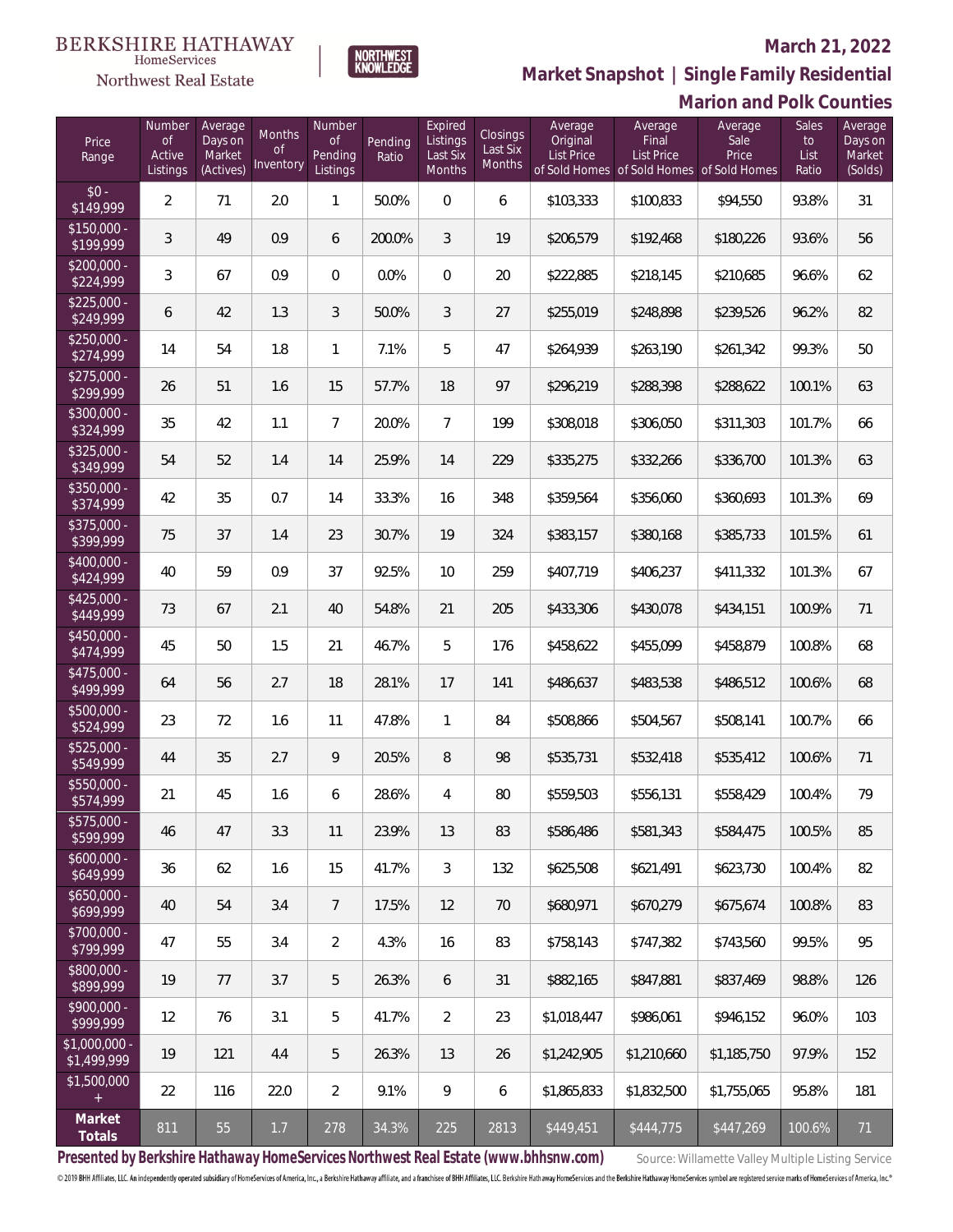

#### **March 21, 2022**

**Market Snapshot | Single Family Residential**

**Keizer**

| Price<br>Range                    | Number<br><b>of</b><br>Active<br>Listings | Average<br>Days on<br>Market<br>(Actives) | Months<br><b>of</b><br>Inventory | Number<br><b>of</b><br>Pending<br>Listings | Pending<br>Ratio | Expired<br>Listings<br>Last Six<br>Months | <b>Closings</b><br>Last Six<br><b>Months</b> | Average<br>Original<br><b>List Price</b> | Average<br>Final<br><b>List Price</b> | Average<br>Sale<br>Price<br>of Sold Homes of Sold Homes of Sold Homes | <b>Sales</b><br>to<br>List<br>Ratio | Average<br>Days on<br>Market<br>(Solds) |
|-----------------------------------|-------------------------------------------|-------------------------------------------|----------------------------------|--------------------------------------------|------------------|-------------------------------------------|----------------------------------------------|------------------------------------------|---------------------------------------|-----------------------------------------------------------------------|-------------------------------------|-----------------------------------------|
| $$0 -$<br>\$149,999               | $\overline{0}$                            | N/A                                       | 0.0                              | $\mathbf 0$                                | N/A              | 0                                         | $\mathbf{1}$                                 | \$110,000                                | \$110,000                             | \$110,000                                                             | 100.0%                              | 13                                      |
| $$150,000 -$<br>\$199,999         | $\overline{0}$                            | N/A                                       | 0.0                              | $\overline{0}$                             | N/A              | $\mathbf{0}$                              | $\mathbf{1}$                                 | \$199,900                                | \$199,900                             | \$199,900                                                             | 100.0%                              | 17                                      |
| \$200,000 -<br>\$224,999          | $\overline{0}$                            | N/A                                       | 0.0                              | $\mathbf 0$                                | N/A              | $\overline{0}$                            | 1                                            | \$225,000                                | \$225,000                             | \$220,000                                                             | 97.8%                               | 28                                      |
| $$225,000 -$<br>\$249,999         | $\overline{0}$                            | N/A                                       | 0.0                              | $\boldsymbol{0}$                           | N/A              | $\boldsymbol{0}$                          | 3                                            | \$264,633                                | \$264,633                             | \$238,300                                                             | 90.0%                               | 54                                      |
| $$250,000 -$<br>$\sqrt{$274,999}$ | $\mathbf 0$                               | N/A                                       | 0.0                              | $\boldsymbol{0}$                           | N/A              | $\mathbf{1}$                              | 3                                            | \$256,467                                | \$256,467                             | \$265,000                                                             | 103.3%                              | 43                                      |
| \$275,000 -<br>\$299,999          | $\mathbf 0$                               | N/A                                       | 0.0                              | $\overline{2}$                             | N/A              | $\overline{2}$                            | 3                                            | \$276,600                                | \$286,600                             | \$287,120                                                             | 100.2%                              | 65                                      |
| \$300,000 -<br>\$324,999          | 4                                         | 31                                        | 2.0                              | $\mathbf 0$                                | 0.0%             | 3                                         | 12                                           | \$314,458                                | \$307,825                             | \$310,304                                                             | 100.8%                              | 76                                      |
| $$325,000 -$<br>\$349,999         | 1                                         | 101                                       | 0.5                              | $\overline{0}$                             | 0.0%             | $\mathbf 0$                               | 11                                           | \$337,977                                | \$331,614                             | \$336,309                                                             | 101.4%                              | 65                                      |
| \$350,000 -<br>\$374,999          | 6                                         | 59                                        | 1.0                              | 1                                          | 16.7%            | 3                                         | 35                                           | \$354,511                                | \$352,634                             | \$362,229                                                             | 102.7%                              | 52                                      |
| \$375,000 -<br>\$399,999          | 8                                         | 28                                        | 1.1                              | $\mathbf{1}$                               | 12.5%            | $\mathbf{1}$                              | 42                                           | \$385,402                                | \$381,000                             | \$385,669                                                             | 101.2%                              | 55                                      |
| $$400.000 -$<br>\$424,999         | 6                                         | 22                                        | 1.3                              | $\overline{2}$                             | 33.3%            | $\overline{2}$                            | 28                                           | \$404,375                                | \$404,004                             | \$410,725                                                             | 101.7%                              | 47                                      |
| $$425,000 -$<br>\$449,999         | 12                                        | 15                                        | 2.5                              | $\mathbf{1}$                               | 8.3%             | $\overline{4}$                            | 29                                           | \$426,084                                | \$424,636                             | \$434,636                                                             | 102.4%                              | 53                                      |
| \$450,000 -<br>\$474,999          | 3                                         | 25                                        | 0.7                              | 1                                          | 33.3%            | $\mathbf{1}$                              | 25                                           | \$455,308                                | \$455,692                             | \$458,552                                                             | 100.6%                              | 47                                      |
| \$475,000 -<br>\$499,999          | 3                                         | 14                                        | 1.8                              | $\overline{2}$                             | 66.7%            | $\boldsymbol{0}$                          | 10                                           | \$484,000                                | \$483,500                             | \$492,305                                                             | 101.8%                              | 47                                      |
| \$500,000 -<br>\$524,999          | $\overline{2}$                            | 162                                       | 1.7                              | 1                                          | 50.0%            | 0                                         | $\overline{7}$                               | \$511,128                                | \$496,329                             | \$506,786                                                             | 102.1%                              | 74                                      |
| \$525,000 -<br>\$549,999          | $\overline{2}$                            | 54                                        | 2.0                              | 3                                          | 150.0%           | $\overline{0}$                            | 6                                            | \$552,333                                | \$536,500                             | \$533,333                                                             | 99.4%                               | 67                                      |
| \$550,000 -<br>\$574,999          | 1                                         | 17                                        | 0.6                              | 0                                          | 0.0%             | 0                                         | 10                                           | \$548,460                                | \$547,460                             | \$556,201                                                             | 101.6%                              | 84                                      |
| $$575,000 -$<br>\$599,999         | 3                                         | 23                                        | 1.8                              | $\overline{0}$                             | 0.0%             | $\mathbf 0$                               | 10                                           | \$576,830                                | \$576,830                             | \$587,289                                                             | 101.8%                              | 156                                     |
| $$600,000 -$<br>\$649,999         | 4                                         | 19                                        | 4.8                              | 5                                          | 125.0%           | $\overline{0}$                            | 5                                            | \$616,180                                | \$613,780                             | \$622,095                                                             | 101.4%                              | 94                                      |
| $$650,000 -$<br>\$699,999         | 2                                         | 165                                       | 2.4                              | $\overline{0}$                             | 0.0%             | $\mathbf 0$                               | 5                                            | \$652,760                                | \$652,760                             | \$673,000                                                             | 103.1%                              | 46                                      |
| \$700,000 -<br>\$799,999          | 3                                         | 90                                        | 6.0                              | $\mathbf 0$                                | 0.0%             | $\mathbf{0}$                              | 3                                            | \$743,300                                | \$748,300                             | \$725,967                                                             | 97.0%                               | 50                                      |
| \$800,000 -<br>\$899,999          | $\theta$                                  | N/A                                       | N/A                              | $\mathbf{0}$                               | N/A              | $\overline{0}$                            | 0                                            | N/A                                      | N/A                                   | N/A                                                                   | N/A                                 | N/A                                     |
| $$900,000 -$<br>\$999,999         | 1                                         | 31                                        | N/A                              | $\mathbf 0$                                | 0.0%             | $\mathbb O$                               | 0                                            | N/A                                      | N/A                                   | N/A                                                                   | N/A                                 | N/A                                     |
| $$1,000,000 -$<br>\$1,499,999     | $\overline{0}$                            | N/A                                       | N/A                              | $\mathbf{0}$                               | N/A              | $\overline{2}$                            | $\mathbf 0$                                  | N/A                                      | N/A                                   | N/A                                                                   | N/A                                 | N/A                                     |
| \$1,500,000<br>$+$                | $\mathbf 0$                               | N/A                                       | N/A                              | $\mathbf{0}$                               | N/A              | 0                                         | 0                                            | N/A                                      | N/A                                   | N/A                                                                   | N/A                                 | N/A                                     |
| Market<br>Totals                  | 61                                        | 40                                        | 1.5                              | 19                                         | 31.1%            | 19                                        | 250                                          | \$422,540                                | \$420,046                             | \$426,111                                                             | 101.4%                              | 60                                      |

NORTHWEST<br>KNOWLFDGF

Presented by Berkshire Hathaway HomeServices Northwest Real Estate (www.bhhsnw.com) source: Willamette Valley Multiple Listing Service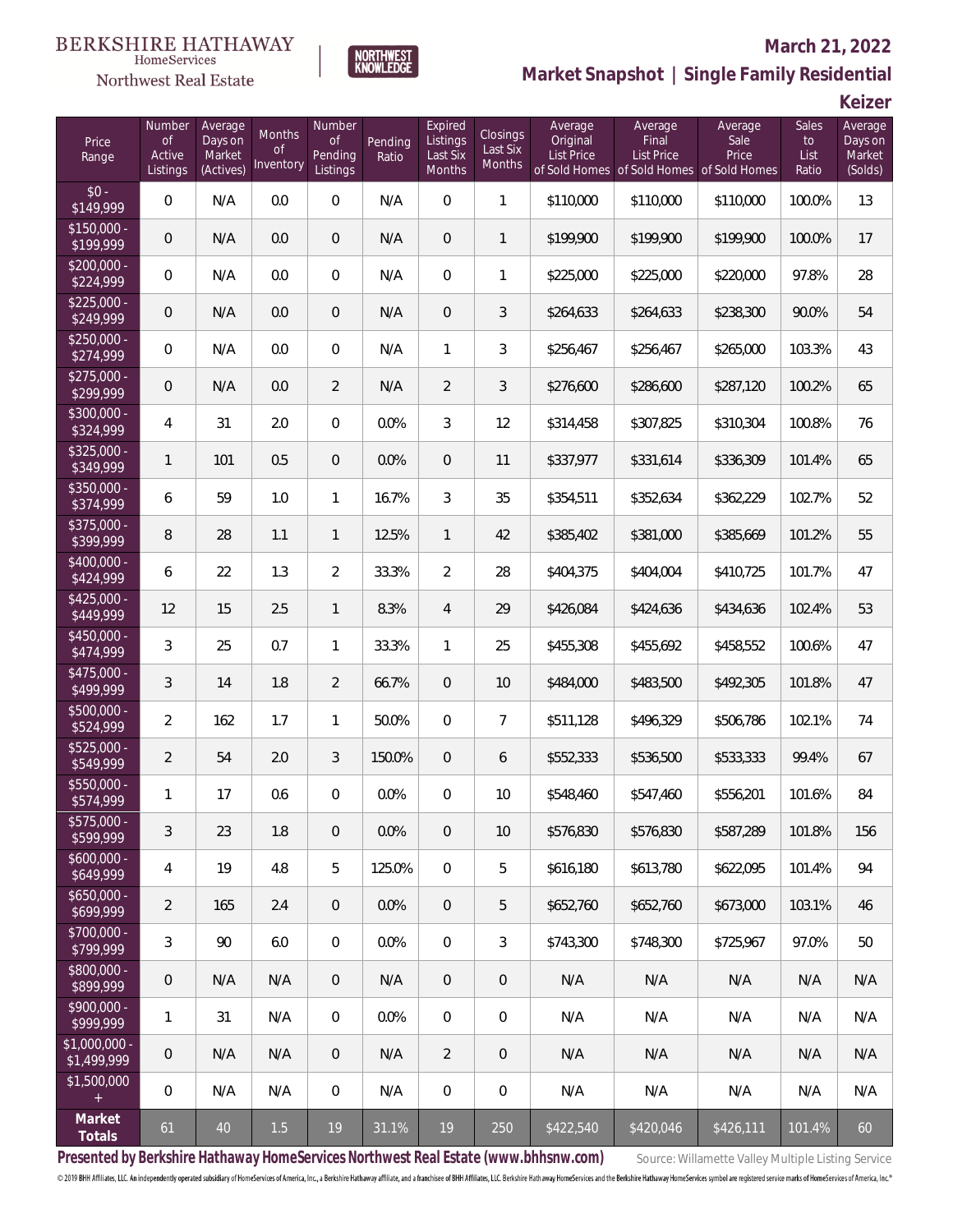

#### **March 21, 2022**

**Market Snapshot | Single Family Residential**

### **Central Salem**

| Price<br>Range               | Number<br><b>of</b><br>Active<br>Listings | Average<br>Days on<br>Market<br>(Actives) | <b>Months</b><br><b>of</b><br>Inventory | Number<br>of<br>Pending<br>Listings | Pending<br>Ratio | Expired<br>Listings<br>Last Six<br>Months | Closings<br>Last Six<br>Months | Average<br>Original<br><b>List Price</b> | Average<br>Final<br><b>List Price</b> | Average<br>Sale<br>Price<br>of Sold Homes of Sold Homes of Sold Homes | Sales<br>to<br>List<br>Ratio | Average<br>Days on<br>Market<br>(Solds) |
|------------------------------|-------------------------------------------|-------------------------------------------|-----------------------------------------|-------------------------------------|------------------|-------------------------------------------|--------------------------------|------------------------------------------|---------------------------------------|-----------------------------------------------------------------------|------------------------------|-----------------------------------------|
| $$0 -$<br>\$149,999          | $\overline{0}$                            | N/A                                       | 0.0                                     | 1                                   | N/A              | $\overline{0}$                            | $\mathbf{1}$                   | \$140,000                                | \$140,000                             | \$115,000                                                             | 82.1%                        | 21                                      |
| $$150,000 -$<br>\$199,999    | $\mathbf{1}$                              | 45                                        | 1.0                                     | $\mathbf{1}$                        | 100.0%           | $\Omega$                                  | 6                              | \$199,650                                | \$187,983                             | \$177,817                                                             | 94.6%                        | 36                                      |
| $$200,000 -$<br>\$224,999    | 1                                         | $\overline{7}$                            | 0.8                                     | $\overline{0}$                      | 0.0%             | $\Omega$                                  | 8                              | \$220,488                                | \$220,488                             | \$212,188                                                             | 96.2%                        | 57                                      |
| $$225,000 -$<br>\$249,999    | $\overline{2}$                            | $\overline{4}$                            | 1.3                                     | $\mathbf{1}$                        | 50.0%            | $\overline{0}$                            | 9                              | \$264,422                                | \$246,089                             | \$239,044                                                             | 97.1%                        | 63                                      |
| $$250,000 -$<br>\$274,999    | 4                                         | 46                                        | 1.5                                     | $\overline{0}$                      | 0.0%             | $\overline{2}$                            | 16                             | \$264,706                                | \$266,013                             | \$262,421                                                             | 98.6%                        | 41                                      |
| $$275,000 -$<br>\$299,999    | 3                                         | 66                                        | 0.9                                     | 5                                   | 166.7%           | 3                                         | 21                             | \$279,895                                | \$278,895                             | \$287,160                                                             | 103.0%                       | 60                                      |
| $$300,000 -$<br>\$324,999    | 10                                        | 33                                        | 1.2                                     | $\overline{0}$                      | 0.0%             | 3                                         | 50                             | \$303,456                                | \$302,164                             | \$311,907                                                             | 103.2%                       | 55                                      |
| $$325,000 -$<br>\$349,999    | $\overline{7}$                            | 42                                        | 1.4                                     | $\overline{4}$                      | 57.1%            | $\overline{2}$                            | 31                             | \$333,645                                | \$329,723                             | \$336,935                                                             | 102.2%                       | 56                                      |
| $$350,000 -$<br>\$374,999    | 3                                         | 53                                        | 0.4                                     | 1                                   | 33.3%            | $\overline{2}$                            | 46                             | \$364,257                                | \$356,528                             | \$360,367                                                             | 101.1%                       | 71                                      |
| $$375,000 -$<br>\$399,999    | $\overline{7}$                            | 18                                        | 4.7                                     | $\mathbf{1}$                        | 14.3%            | 3                                         | 9                              | \$373,067                                | \$375,300                             | \$381,100                                                             | 101.5%                       | 44                                      |
| $$400,000 -$<br>\$424,999    | $\mathbf{1}$                              | 98                                        | 0.7                                     | $\mathbf{1}$                        | 100.0%           | $\Omega$                                  | 9                              | \$425,133                                | \$416,578                             | \$413,333                                                             | 99.2%                        | 58                                      |
| $$425,000 -$<br>\$449,999    | 9                                         | 59                                        | 10.8                                    | $\overline{2}$                      | 22.2%            | 0                                         | 5                              | \$436,960                                | \$428,880                             | \$433,000                                                             | 101.0%                       | 55                                      |
| $$450,000 -$<br>\$474,999    | $\overline{2}$                            | 57                                        | 2.4                                     | $\Omega$                            | 0.0%             | $\Omega$                                  | 5                              | \$484,760                                | \$472,260                             | \$457,740                                                             | 96.9%                        | 69                                      |
| $$475,000 -$<br>\$499,999    | 3                                         | 103                                       | 18.0                                    | $\overline{2}$                      | 66.7%            | $\mathbf{1}$                              | $\mathbf{1}$                   | \$499,900                                | \$499,900                             | \$499,900                                                             | 100.0%                       | 47                                      |
| $$500,000 -$<br>\$524,999    | 1                                         | 18                                        | 6.0                                     | $\overline{0}$                      | 0.0%             | $\overline{0}$                            | 1                              | \$549,000                                | \$540,000                             | \$520,000                                                             | 96.3%                        | 61                                      |
| $$525,000 -$<br>\$549,999    | $\mathbf{1}$                              | 103                                       | N/A                                     | $\overline{0}$                      | 0.0%             | $\overline{0}$                            | $\mathbf 0$                    | N/A                                      | N/A                                   | N/A                                                                   | N/A                          | N/A                                     |
| \$550,000 -<br>\$574,999     | $\mathbf 0$                               | N/A                                       | N/A                                     | $\overline{0}$                      | N/A              | 0                                         | 0                              | N/A                                      | N/A                                   | N/A                                                                   | N/A                          | N/A                                     |
| \$575,000 -<br>\$599,999     | $\boldsymbol{0}$                          | N/A                                       | N/A                                     | 0                                   | N/A              | $\mathsf{O}\xspace$                       | 0                              | N/A                                      | N/A                                   | N/A                                                                   | N/A                          | N/A                                     |
| $$600,000 -$<br>\$649,999    | 1                                         | 37                                        | 6.0                                     | $\mathbf 0$                         | 0.0%             | $\mathbf 0$                               | 1                              | \$675,000                                | \$675,000                             | \$625,000                                                             | 92.6%                        | 40                                      |
| $$650,000 -$<br>\$699,999    | $\boldsymbol{0}$                          | N/A                                       | 0.0                                     | $\overline{0}$                      | N/A              | $\overline{0}$                            | $\mathbf{1}$                   | \$699,000                                | \$699,900                             | \$680,000                                                             | 97.2%                        | 85                                      |
| \$700,000 -<br>\$799,999     | 0                                         | N/A                                       | 0.0                                     | $\overline{0}$                      | N/A              | $\mathbb O$                               | 1                              | \$700,000                                | \$700,000                             | \$700,000                                                             | 100.0%                       | 47                                      |
| \$800,000 -<br>\$899,999     | 0                                         | N/A                                       | N/A                                     | $\overline{0}$                      | N/A              | $\overline{0}$                            | $\mathbf 0$                    | N/A                                      | N/A                                   | N/A                                                                   | N/A                          | N/A                                     |
| \$900,000 -<br>\$999,999     | 0                                         | N/A                                       | N/A                                     | $\overline{0}$                      | N/A              | $\mathbf 0$                               | 0                              | N/A                                      | N/A                                   | N/A                                                                   | N/A                          | N/A                                     |
| \$1,000,000 -<br>\$1,499,999 | $\mathbf 0$                               | N/A                                       | N/A                                     | $\overline{0}$                      | N/A              | $\mathbf{1}$                              | $\mathbf 0$                    | N/A                                      | N/A                                   | N/A                                                                   | N/A                          | N/A                                     |
| \$1,500,000<br>$\pm$         | $\mathbf{1}$                              | 241                                       | N/A                                     | $\overline{0}$                      | 0.0%             | $\mathbb O$                               | 0                              | N/A                                      | N/A                                   | N/A                                                                   | N/A                          | N/A                                     |
| Market<br>Totals             | 57                                        | 49                                        | $1.5$                                   | $19$                                | 33.3%            | 17                                        | 221                            | \$329,329                                | \$325,054                             | \$328,080                                                             | 100.9%                       | 58                                      |

NORTHWEST<br>KNOWLFDGF

Presented by Berkshire Hathaway HomeServices Northwest Real Estate (www.bhhsnw.com) source: Willamette Valley Multiple Listing Service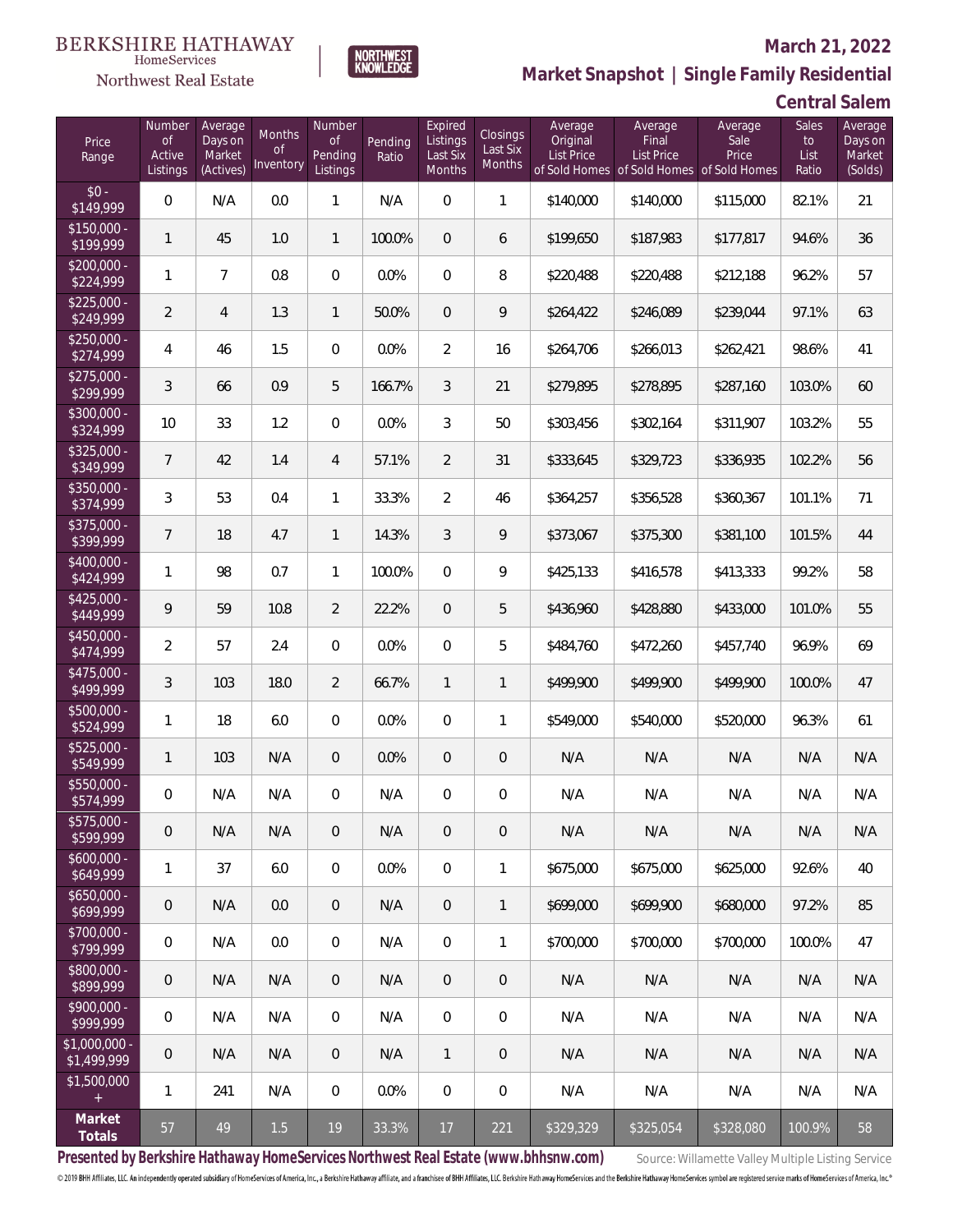#### **BERKSHIRE HATHAWAY** HomeServices

#### Northwest Real Estate

#### **March 21, 2022**



| Price<br>Range                    | Number<br><b>of</b><br>Active<br>Listings | Average<br>Days on<br>Market<br>(Actives) | Months<br><b>of</b><br>Inventory | Number<br><b>of</b><br>Pending<br>Listings | Pending<br>Ratio | Expired<br>Listings<br>Last Six<br>Months | <b>Closings</b><br>Last Six<br>Months | Average<br>Original<br><b>List Price</b> | Average<br>Final<br><b>List Price</b><br>of Sold Homes of Sold Homes of Sold Homes | Average<br>Sale<br>Price | Sales<br>to<br>List<br>Ratio | Average<br>Days on<br>Market<br>(Solds) |
|-----------------------------------|-------------------------------------------|-------------------------------------------|----------------------------------|--------------------------------------------|------------------|-------------------------------------------|---------------------------------------|------------------------------------------|------------------------------------------------------------------------------------|--------------------------|------------------------------|-----------------------------------------|
| $$0 -$<br>\$149,999               | $\mathbf 0$                               | N/A                                       | N/A                              | $\mathsf{O}\xspace$                        | N/A              | $\mathbf 0$                               | 0                                     | N/A                                      | N/A                                                                                | N/A                      | N/A                          | N/A                                     |
| $$150,000 -$<br>\$199,999         | 0                                         | N/A                                       | N/A                              | $\mathbf 0$                                | N/A              | $\mathbf{1}$                              | $\mathsf{O}\xspace$                   | N/A                                      | N/A                                                                                | N/A                      | N/A                          | N/A                                     |
| $$200,000 -$<br>\$224,999         | $\boldsymbol{0}$                          | N/A                                       | 0.0                              | $\mathbf 0$                                | N/A              | $\mathbf 0$                               | $\overline{2}$                        | \$212,000                                | \$217,500                                                                          | \$202,500                | 93.1%                        | 92                                      |
| $$225,000 -$<br>\$249,999         | $\mathbf{1}$                              | $\overline{7}$                            | 3.0                              | $\boldsymbol{0}$                           | 0.0%             | $\mathbf 0$                               | $\overline{2}$                        | \$242,500                                | \$242,500                                                                          | \$240,000                | 99.0%                        | 90                                      |
| $$250,000 -$<br>\$274,999         | $\overline{2}$                            | 9                                         | 1.7                              | $\mathbf 0$                                | 0.0%             | $\mathbf 0$                               | $\overline{7}$                        | \$258,516                                | \$257,073                                                                          | \$257,429                | 100.1%                       | 70                                      |
| $$275,000 -$<br>\$299,999         | 3                                         | 55                                        | 2.3                              | $\mathbf{1}$                               | 33.3%            | $\overline{2}$                            | 8                                     | \$292,575                                | \$292,575                                                                          | \$291,875                | 99.8%                        | 59                                      |
| \$300,000 -<br>\$324,999          | 1                                         | 35                                        | 0.3                              | $\overline{2}$                             | 200.0%           | $\mathbf{1}$                              | 21                                    | \$310,995                                | \$310,519                                                                          | \$310,060                | 99.9%                        | 56                                      |
| \$325,000 -<br>\$349,999          | 6                                         | 39                                        | 1.6                              | $\overline{2}$                             | 33.3%            | $\mathbf 0$                               | 22                                    | \$336,309                                | \$336,123                                                                          | \$339,950                | 101.1%                       | 53                                      |
| \$350,000 -<br>\$374,999          | 3                                         | 22                                        | 0.5                              | $\overline{2}$                             | 66.7%            | $\mathbf{1}$                              | 40                                    | \$351,392                                | \$353,165                                                                          | \$360,709                | 102.1%                       | 67                                      |
| \$375,000 -<br>\$399,999          | 6                                         | 23                                        | 0.8                              | $\overline{2}$                             | 33.3%            | $\overline{2}$                            | 46                                    | \$374,554                                | \$374,663                                                                          | \$384,932                | 102.7%                       | 54                                      |
| \$400,000 -<br>\$424,999          | 4                                         | 57                                        | 0.8                              | 4                                          | 100.0%           | $\overline{2}$                            | 29                                    | \$398,787                                | \$398,128                                                                          | \$409,702                | 102.9%                       | 53                                      |
| $$425,000 -$<br>\$449,999         | $\overline{2}$                            | 52                                        | 0.5                              | $\overline{2}$                             | 100.0%           | $\overline{2}$                            | 23                                    | \$426,717                                | \$426,098                                                                          | \$434,760                | 102.0%                       | 60                                      |
| $$450,000 -$<br>\$474,999         | 1                                         | 95                                        | 0.7                              | $\mathbf{1}$                               | 100.0%           | $\mathbf{1}$                              | 9                                     | \$456,338                                | \$455,437                                                                          | \$459,266                | 100.8%                       | 74                                      |
| $$475,000 -$<br>\$499,999         | 5                                         | 15                                        | 3.3                              | $\mathbf{1}$                               | 20.0%            | $\overline{0}$                            | 9                                     | \$501,854                                | \$484,526                                                                          | \$482,326                | 99.5%                        | 80                                      |
| $$500,000 -$<br>\$524,999         | 2                                         | 18                                        | 4.0                              | $\boldsymbol{0}$                           | 0.0%             | $\mathbf 0$                               | 3                                     | \$513,866                                | \$505,066                                                                          | \$507,171                | 100.4%                       | 132                                     |
| $$525,000 -$<br>\$549,999         | $\mathbf{1}$                              | 101                                       | N/A                              | $\overline{0}$                             | 0.0%             | $\overline{0}$                            | $\mathsf{O}\xspace$                   | N/A                                      | N/A                                                                                | N/A                      | N/A                          | N/A                                     |
| \$550,000 -<br>\$574,999          | 1                                         | 10                                        | $6.0\,$                          | 0                                          | 0.0%             | $\overline{0}$                            | 1                                     | \$575,000                                | \$575,000                                                                          | \$550,000                | 95.7%                        | 116                                     |
| $$575,000 -$<br>\$599,999         | $\mathbf 0$                               | N/A                                       | 0.0                              | $\overline{0}$                             | N/A              | $\mathbf{1}$                              | $\overline{2}$                        | \$597,500                                | \$587,500                                                                          | \$582,500                | 99.1%                        | 54                                      |
| $$600.000 -$<br>\$649,999         | 0                                         | N/A                                       | 0.0                              | $\mathbf 0$                                | N/A              | $\mathbf 0$                               | 3                                     | \$611,667                                | \$617,000                                                                          | \$615,000                | 99.7%                        | 103                                     |
| $$650,000 -$<br>\$699,999         | 1                                         | 38                                        | 3.0                              | $\mathbf{1}$                               | 100.0%           | $\mathbf{1}$                              | $\overline{2}$                        | \$774.450                                | \$674,450                                                                          | \$669,500                | 99.3%                        | 131                                     |
| $$700.000 -$<br>\$799,999         | 0                                         | N/A                                       | 0.0                              | $\mathbf 0$                                | N/A              | $\mathbf{1}$                              | $\overline{2}$                        | \$734.875                                | \$734.875                                                                          | \$732.375                | 99.7%                        | 66                                      |
| \$800,000 -<br>\$899,999          | $\overline{0}$                            | N/A                                       | N/A                              | $\mathbf{1}$                               | N/A              | $\overline{0}$                            | $\mathbf 0$                           | N/A                                      | N/A                                                                                | N/A                      | N/A                          | N/A                                     |
| \$900,000 -<br>$\sqrt{18999.999}$ | $\overline{0}$                            | N/A                                       | N/A                              | $\mathbf{1}$                               | N/A              | $\mathbf{1}$                              | 0                                     | N/A                                      | N/A                                                                                | N/A                      | N/A                          | N/A                                     |
| $$1,000,000 -$<br>\$1,499,999     | 0                                         | N/A                                       | N/A                              | $\mathbf{0}$                               | N/A              | $\overline{0}$                            | $\mathbf 0$                           | N/A                                      | N/A                                                                                | N/A                      | N/A                          | N/A                                     |
| \$1,500,000<br>$+$                | 0                                         | N/A                                       | N/A                              | $\mathbf 0$                                | N/A              | $\boldsymbol{0}$                          | 0                                     | N/A                                      | N/A                                                                                | N/A                      | N/A                          | N/A                                     |
| Market<br>Totals                  | 39                                        | 34                                        | $1.0\,$                          | 20                                         | 51.3%            | 16                                        | 231                                   | \$382,867                                | \$381,287                                                                          | \$386,960                | 101.5%                       | 62                                      |

NORTHWEST<br>KNOWLFDGF

Presented by Berkshire Hathaway HomeServices Northwest Real Estate (www.bhhsnw.com) Source: Willamette Valley Multiple Listing Service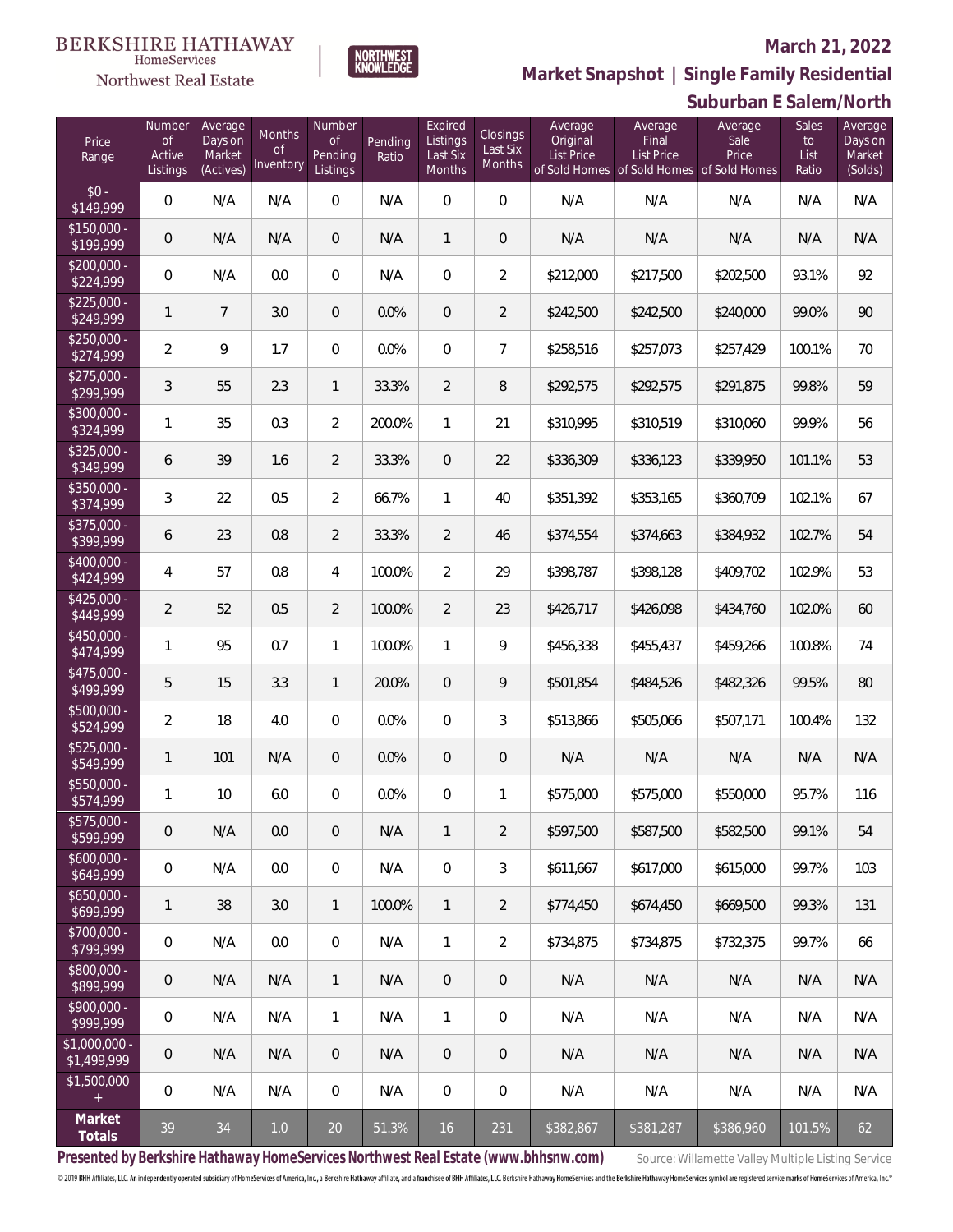#### Northwest Real Estate

#### **March 21, 2022**



**Suburban E Salem/South Market Snapshot | Single Family Residential**

| Price<br>Range                | Number<br><b>of</b><br>Active<br>Listings | Average<br>Days on<br>Market<br>(Actives) | <b>Months</b><br><b>of</b><br>Inventory | Number<br><b>of</b><br>Pending<br>Listings | Pending<br>Ratio | Expired<br>Listings<br>Last Six<br>Months | <b>Closings</b><br>Last Six<br>Months | Average<br>Original<br>List Price | Average<br>Final<br>List Price<br>of Sold Homes of Sold Homes of Sold Homes | Average<br>Sale<br>Price | <b>Sales</b><br>to<br>List<br>Ratio | Average<br>Days on<br>Market<br>(Solds) |
|-------------------------------|-------------------------------------------|-------------------------------------------|-----------------------------------------|--------------------------------------------|------------------|-------------------------------------------|---------------------------------------|-----------------------------------|-----------------------------------------------------------------------------|--------------------------|-------------------------------------|-----------------------------------------|
| $$0 -$<br>\$149,999           | $\Omega$                                  | N/A                                       | N/A                                     | $\overline{0}$                             | N/A              | $\Omega$                                  | $\overline{0}$                        | N/A                               | N/A                                                                         | N/A                      | N/A                                 | N/A                                     |
| $$150,000 -$<br>\$199,999     | 0                                         | N/A                                       | 0.0                                     | $\overline{0}$                             | N/A              | $\overline{0}$                            | $\mathbf{1}$                          | \$179,500                         | \$179,500                                                                   | \$170,000                | 94.7%                               | 27                                      |
| \$200,000 -<br>\$224,999      | $\overline{0}$                            | N/A                                       | 0.0                                     | $\overline{0}$                             | N/A              | $\Omega$                                  | 4                                     | \$224,975                         | \$217,250                                                                   | \$212,750                | 97.9%                               | 62                                      |
| $$225,000 -$<br>\$249,999     | $\mathbf{1}$                              | $\overline{4}$                            | 3.0                                     | $\overline{0}$                             | 0.0%             | $\Omega$                                  | $\overline{2}$                        | \$232,400                         | \$232,400                                                                   | \$244,450                | 105.2%                              | 73                                      |
| $$250,000 -$<br>\$274,999     | $\mathbf{1}$                              | 25                                        | 3.0                                     | $\Omega$                                   | 0.0%             | $\Omega$                                  | $\overline{2}$                        | \$277,500                         | \$277,500                                                                   | \$260,000                | 93.7%                               | 34                                      |
| $$275,000 -$<br>\$299,999     | $\overline{2}$                            | 45                                        | 2.4                                     | $\overline{0}$                             | 0.0%             | $\Omega$                                  | 5                                     | \$289,160                         | \$287,160                                                                   | \$289,054                | 100.7%                              | 52                                      |
| \$300,000 -<br>\$324,999      | 4                                         | 39                                        | 1.6                                     | 0                                          | 0.0%             | $\Omega$                                  | 15                                    | \$313,987                         | \$308,980                                                                   | \$309,100                | 100.0%                              | 81                                      |
| \$325,000 -<br>\$349,999      | 10                                        | 56                                        | 2.3                                     | $\overline{0}$                             | 0.0%             | $\mathbf{1}$                              | 26                                    | \$335,008                         | \$331,842                                                                   | \$337,919                | 101.8%                              | 53                                      |
| \$350,000 -<br>\$374,999      | 9                                         | 22                                        | 1.5                                     | 0                                          | 0.0%             | $\mathbf{1}$                              | 37                                    | \$354,900                         | \$353,549                                                                   | \$358,878                | 101.5%                              | 76                                      |
| $$375,000 -$<br>\$399,999     | 12                                        | 26                                        | 2.3                                     | 5                                          | 41.7%            | $\overline{4}$                            | 31                                    | \$382,166                         | \$378,810                                                                   | \$386,206                | 102.0%                              | 56                                      |
| \$400,000 -<br>\$424,999      | 5                                         | 15                                        | 1.7                                     | 11                                         | 220.0%           | $\Omega$                                  | 18                                    | \$402,355                         | \$403,552                                                                   | \$415,735                | 103.0%                              | 51                                      |
| $$425,000 -$<br>\$449,999     | $\mathbf{1}$                              | 4                                         | 2.0                                     | 16                                         | 1,600.0%         | $\mathbf{1}$                              | 3                                     | \$432,833                         | \$432,833                                                                   | \$435,333                | 100.6%                              | 57                                      |
| $$450,000 -$<br>\$474,999     | 5                                         | 28                                        | 6.0                                     | 9                                          | 180.0%           | $\Omega$                                  | 5                                     | \$449,798                         | \$455,208                                                                   | \$457,619                | 100.5%                              | 64                                      |
| $$475,000 -$<br>\$499,999     | 3                                         | 11                                        | 9.0                                     | 3                                          | 100.0%           | $\overline{0}$                            | $\overline{2}$                        | \$482,450                         | \$482,450                                                                   | \$482,450                | 100.0%                              | 74                                      |
| \$500,000 -<br>\$524,999      | $\mathbf{1}$                              | 18                                        | N/A                                     | $\mathbf{1}$                               | 100.0%           | $\Omega$                                  | $\overline{0}$                        | N/A                               | N/A                                                                         | N/A                      | N/A                                 | N/A                                     |
| $$525,000 -$<br>\$549,999     | $\mathbf{1}$                              | 38                                        | 2.0                                     | $\overline{0}$                             | 0.0%             | $\overline{0}$                            | 3                                     | \$548,333                         | \$548,333                                                                   | \$529,333                | 96.5%                               | 64                                      |
| \$550,000 -<br>\$574,999      | 0                                         | N/A                                       | 0.0                                     | $\overline{0}$                             | N/A              | $\overline{0}$                            | $\overline{2}$                        | \$574,450                         | \$569,450                                                                   | \$561,250                | 98.6%                               | 84                                      |
| \$575,000 -<br>\$599,999      | $\overline{a}$                            | 22                                        | 12.0                                    | 0                                          | 0.0%             | $\mathbf 0$                               | $\mathbf{1}$                          | \$599,999                         | \$599,999                                                                   | \$599,999                | 100.0%                              | 48                                      |
| $$600,000 -$<br>\$649,999     | $\mathbf 0$                               | N/A                                       | 0.0                                     | 0                                          | N/A              | 0                                         | 4                                     | \$643,450                         | \$627,450                                                                   | \$620,775                | 98.9%                               | 49                                      |
| $$650,000 -$<br>\$699,999     | 4                                         | 12                                        | 12.0                                    | $\mathbf 0$                                | 0.0%             | $\mathbf{1}$                              | $\overline{2}$                        | \$697,000                         | \$684,000                                                                   | \$664,500                | 97.1%                               | 89                                      |
| \$700,000 -<br>\$799,999      | 3                                         | 16                                        | 3.6                                     | 0                                          | 0.0%             | 4                                         | 5                                     | \$799,760                         | \$770,780                                                                   | \$752,100                | 97.6%                               | 94                                      |
| \$800,000 -<br>\$899,999      | $\overline{2}$                            | 33                                        | 6.0                                     | $\mathbf 0$                                | 0.0%             | $\mathbf 0$                               | $\overline{2}$                        | \$867,450                         | \$867,450                                                                   | \$854,950                | 98.6%                               | 105                                     |
| \$900,000 -<br>\$999,999      | 0                                         | N/A                                       | 0.0                                     | 0                                          | N/A              | 0                                         | $\overline{2}$                        | \$947,300                         | \$947,300                                                                   | \$912,500                | 96.3%                               | 68                                      |
| $$1,000,000$ -<br>\$1,499,999 | $\mathbf{1}$                              | 132                                       | 6.0                                     | $\mathbf 0$                                | 0.0%             | $\mathbf 0$                               | 1                                     | \$1,150,000                       | \$1,150,000                                                                 | \$1,100,000              | 95.7%                               | 147                                     |
| \$1,500,000<br>$^+$           | $\overline{2}$                            | 15                                        | N/A                                     | 0                                          | 0.0%             | 0                                         | 0                                     | N/A                               | N/A                                                                         | N/A                      | N/A                                 | N/A                                     |
| Market<br>Totals              | 69                                        | 29                                        | 2.4                                     | 45                                         | 65.2%            | $12 \overline{ }$                         | 173                                   | \$403,689                         | \$400,518                                                                   | \$402,940                | 100.6%                              | 65                                      |

Presented by Berkshire Hathaway HomeServices Northwest Real Estate (www.bhhsnw.com) source: Willamette Valley Multiple Listing Service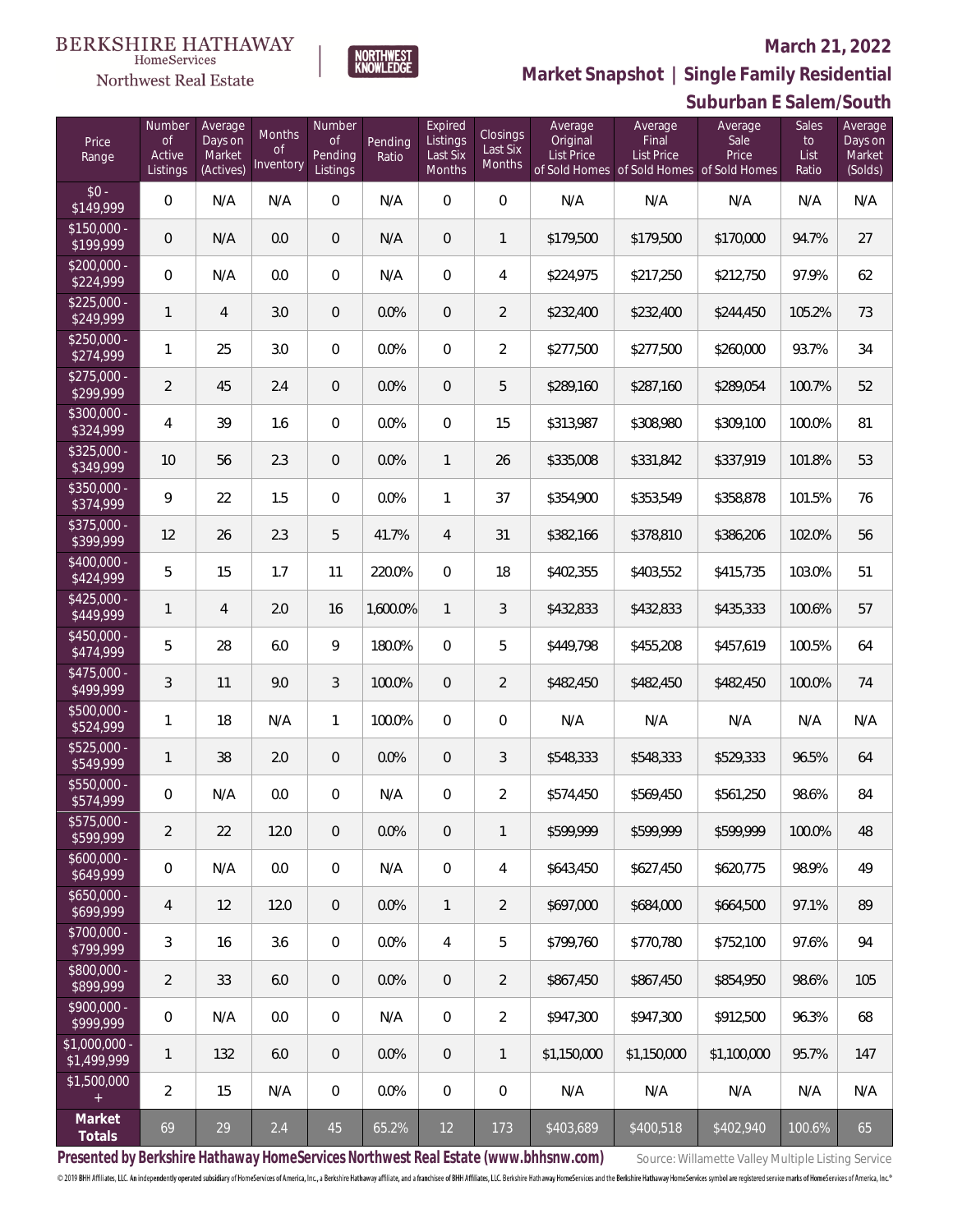#### Northwest Real Estate

#### **March 21, 2022**



**Southeast Salem**

| Price<br>Range                | Number<br><b>of</b><br>Active<br>Listings | Average<br>Days on<br>Market<br>(Actives) | Months<br><b>of</b><br>Inventory | Number<br><b>of</b><br>Pending<br>Listings | Pending<br>Ratio | Expired<br>Listings<br>Last Six<br>Months | Closings<br>Last Six<br>Months | Average<br>Original<br><b>List Price</b> | Average<br>Final<br><b>List Price</b> | Average<br>Sale<br>Price<br>of Sold Homes of Sold Homes of Sold Homes | Sales<br>to<br>List<br>Ratio | Average<br>Days on<br>Market<br>(Solds) |
|-------------------------------|-------------------------------------------|-------------------------------------------|----------------------------------|--------------------------------------------|------------------|-------------------------------------------|--------------------------------|------------------------------------------|---------------------------------------|-----------------------------------------------------------------------|------------------------------|-----------------------------------------|
| $$0 -$<br>\$149,999           | $\mathbf{1}$                              | 110                                       | N/A                              | $\overline{0}$                             | 0.0%             | $\bigcirc$                                | $\overline{0}$                 | N/A                                      | N/A                                   | N/A                                                                   | N/A                          | N/A                                     |
| $$150,000 -$<br>\$199,999     | $\mathbf{1}$                              | 98                                        | 2.0                              | $\mathbf{0}$                               | 0.0%             | $\overline{0}$                            | 3                              | \$247,633                                | \$208,267                             | \$174,167                                                             | 83.6%                        | 60                                      |
| $$200,000 -$<br>\$224,999     | $\overline{0}$                            | N/A                                       | N/A                              | $\overline{0}$                             | N/A              | $\mathbf{0}$                              | $\overline{0}$                 | N/A                                      | N/A                                   | N/A                                                                   | N/A                          | N/A                                     |
| $$225,000 -$<br>\$249,999     | $\mathbf{1}$                              | 81                                        | 6.0                              | $\overline{0}$                             | 0.0%             | $\overline{2}$                            | $\mathbf{1}$                   | \$240,000                                | \$240,000                             | \$245,000                                                             | 102.1%                       | 50                                      |
| $$250,000 -$<br>\$274,999     | 1                                         | 5                                         | 0.9                              | $\overline{0}$                             | 0.0%             | $\mathbf{1}$                              | $\overline{7}$                 | \$269,129                                | \$264,843                             | \$263,062                                                             | 99.3%                        | 45                                      |
| $$275,000 -$<br>\$299,999     | 3                                         | 63                                        | 1.2                              | $\overline{2}$                             | 66.7%            | $\mathbf{1}$                              | 15                             | \$287,960                                | \$286,227                             | \$289,787                                                             | 101.2%                       | 55                                      |
| $$300,000 -$<br>\$324,999     | 1                                         | 5                                         | 0.3                              | $\overline{0}$                             | 0.0%             | $\Omega$                                  | 23                             | \$311,252                                | \$306,252                             | \$312,704                                                             | 102.1%                       | 57                                      |
| $$325,000 -$<br>\$349,999     | 7                                         | 47                                        | 1.1                              | $\overline{4}$                             | 57.1%            | $\overline{2}$                            | 38                             | \$339,116                                | \$334,853                             | \$336,873                                                             | 100.6%                       | 65                                      |
| $$350,000 -$<br>\$374,999     | 5                                         | 60                                        | 0.6                              | 6                                          | 120.0%           | $\mathbf{1}$                              | 54                             | \$362,135                                | \$359,633                             | \$362,710                                                             | 100.9%                       | 85                                      |
| $$375,000 -$<br>\$399,999     | 9                                         | 22                                        | 1.0                              | $\overline{4}$                             | 44.4%            | $\overline{0}$                            | 53                             | \$387,203                                | \$383,262                             | \$386,748                                                             | 100.9%                       | 81                                      |
| $$400,000 -$<br>\$424,999     | $\overline{7}$                            | 177                                       | 0.9                              | $\overline{2}$                             | 28.6%            | $\mathbf{1}$                              | 49                             | \$403,849                                | \$404,375                             | \$409,197                                                             | 101.2%                       | 76                                      |
| $$425,000 -$<br>\$449,999     | 11                                        | 130                                       | 2.4                              | $\overline{4}$                             | 36.4%            | $\overline{2}$                            | 28                             | \$435,573                                | \$429,998                             | \$433,872                                                             | 100.9%                       | 57                                      |
| $$450,000 -$<br>\$474,999     | $\overline{7}$                            | 61                                        | 2.0                              | $\overline{4}$                             | 57.1%            | $\mathbf{1}$                              | 21                             | \$453,119                                | \$450,448                             | \$458,229                                                             | 101.7%                       | 65                                      |
| \$475,000 -<br>\$499,999      | 10                                        | 57                                        | 2.9                              | $\mathbf{1}$                               | 10.0%            | 5                                         | 21                             | \$487,533                                | \$483,486                             | \$486,602                                                             | 100.6%                       | 58                                      |
| $$500,000 -$<br>\$524,999     | $\mathbf{1}$                              | 32                                        | 0.5                              | $\Omega$                                   | 0.0%             | $\overline{0}$                            | 11                             | \$506,209                                | \$505,755                             | \$505,182                                                             | 99.9%                        | 53                                      |
| $$525,000 -$<br>\$549,999     | $\overline{7}$                            | 53                                        | 2.0                              | $\mathbf{1}$                               | 14.3%            | $\overline{4}$                            | 21                             | \$536,921                                | \$533,674                             | \$536,491                                                             | 100.5%                       | 63                                      |
| $$550,000 -$<br>\$574,999     | $\overline{2}$                            | 103                                       | 0.8                              | $\mathbf{1}$                               | 50.0%            | $\mathbf{1}$                              | 15                             | \$562,007                                | \$560,020                             | \$561.144                                                             | 100.2%                       | 79                                      |
| \$575,000 -<br>\$599,999      | 4                                         | 70                                        | 2.2                              | $\mathbf{1}$                               | 25.0%            | $\mathbf{1}$                              | 11                             | \$583,747                                | \$576,854                             | \$584,800                                                             | 101.4%                       | 81                                      |
| $$600,000 -$<br>\$649,999     | 4                                         | 58                                        | 1.1                              | $\overline{2}$                             | 50.0%            | $\mathbf{1}$                              | 22                             | \$626,475                                | \$624,357                             | \$623,403                                                             | 99.8%                        | 102                                     |
| $$650,000 -$<br>\$699,999     | 5                                         | 60                                        | 2.0                              | $\overline{2}$                             | 40.0%            | $\mathfrak{Z}$                            | 15                             | \$675,358                                | \$670,032                             | \$678,892                                                             | 101.3%                       | 76                                      |
| \$700,000 -<br>\$799,999      | 7                                         | 34                                        | 2.3                              | $\mathbf 0$                                | 0.0%             | $\mathbf{1}$                              | 18                             | \$739,133                                | \$733,744                             | \$740,373                                                             | 100.9%                       | 111                                     |
| \$800,000 -<br>\$899,999      | $\overline{a}$                            | 29                                        | 2.0                              | $\overline{2}$                             | 100.0%           | $\overline{0}$                            | 6                              | \$915,130                                | \$863,296                             | \$835,373                                                             | 96.8%                        | 163                                     |
| \$900,000 -<br>\$999,999      | 1                                         | 61                                        | 3.0                              | $\overline{2}$                             | 200.0%           | $\mathbf{1}$                              | $\overline{2}$                 | \$984,500                                | \$984,500                             | \$957,500                                                             | 97.3%                        | 43                                      |
| $$1,000,000$ -<br>\$1,499,999 | $\overline{2}$                            | 22                                        | 4.0                              | $\overline{1}$                             | 50.0%            | $\mathbf{1}$                              | $\mathfrak{Z}$                 | \$1,190,000                              | \$1,165,000                           | \$1,151,667                                                           | 98.9%                        | 60                                      |
| \$1,500,000<br>$+$            | 1                                         | 54                                        | N/A                              | $\mathbf 0$                                | 0.0%             | $\overline{0}$                            | 0                              | N/A                                      | N/A                                   | N/A                                                                   | N/A                          | N/A                                     |
| Market<br>Totals              | 100                                       | 69                                        | $1.4\,$                          | 39                                         | 39.0%            | $29\,$                                    | 437                            | \$455,352                                | \$451,107                             | \$453,899                                                             | 100.6%                       | 74                                      |

NORTHWEST<br>KNOWLFDGF

Presented by Berkshire Hathaway HomeServices Northwest Real Estate (www.bhhsnw.com) source: Willamette Valley Multiple Listing Service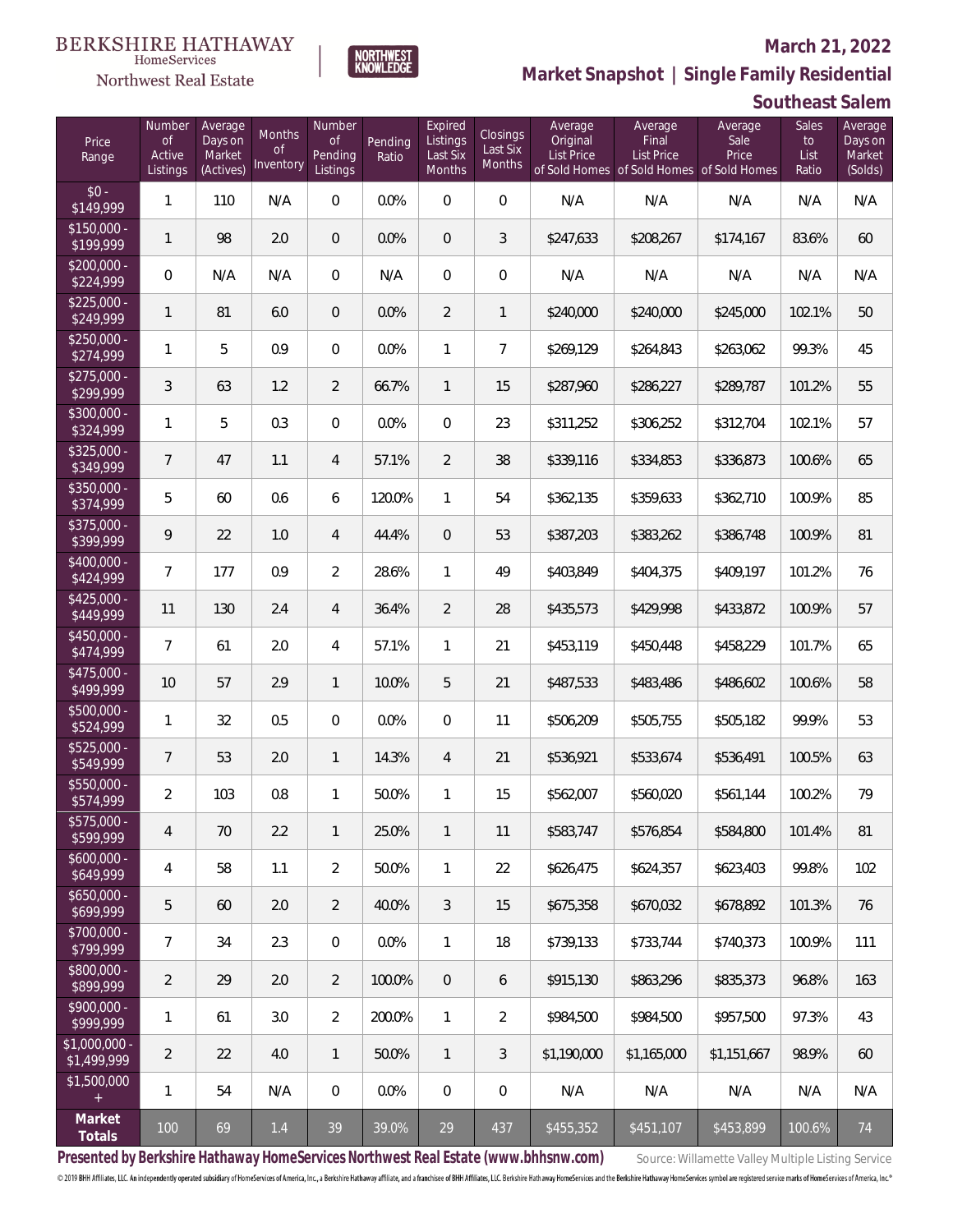#### Northwest Real Estate

#### **March 21, 2022**



**South Salem**

| Price<br>Range                | Number<br><b>of</b><br>Active<br>Listings | Average<br>Days on<br>Market<br>(Actives) | <b>Months</b><br><b>of</b><br>Inventory | Number<br>Οf<br>Pending<br>Listings | Pending<br>Ratio | Expired<br>Listings<br>Last Six<br>Months | Closings<br>Last Six<br><b>Months</b> | Average<br>Original<br><b>List Price</b> | Average<br>Final<br><b>List Price</b> | Average<br>Sale<br>Price<br>of Sold Homes of Sold Homes of Sold Homes | <b>Sales</b><br>to<br>List<br>Ratio | Average<br>Days on<br>Market<br>(Solds) |
|-------------------------------|-------------------------------------------|-------------------------------------------|-----------------------------------------|-------------------------------------|------------------|-------------------------------------------|---------------------------------------|------------------------------------------|---------------------------------------|-----------------------------------------------------------------------|-------------------------------------|-----------------------------------------|
| $$0 -$<br>\$149,999           | 0                                         | N/A                                       | N/A                                     | $\overline{0}$                      | N/A              | $\overline{0}$                            | $\overline{0}$                        | N/A                                      | N/A                                   | N/A                                                                   | N/A                                 | N/A                                     |
| $$150.000 -$<br>\$199,999     | 0                                         | N/A                                       | N/A                                     | $\overline{0}$                      | N/A              | 0                                         | $\mathbf 0$                           | N/A                                      | N/A                                   | N/A                                                                   | N/A                                 | N/A                                     |
| $$200.000 -$<br>\$224,999     | 0                                         | N/A                                       | 0.0                                     | 0                                   | N/A              | $\overline{0}$                            | 1                                     | \$190,000                                | \$190,000                             | \$200,200                                                             | 105.4%                              | 50                                      |
| $$225.000 -$<br>\$249,999     | 0                                         | N/A                                       | 0.0                                     | $\overline{0}$                      | N/A              | $\overline{0}$                            | 1                                     | \$239,900                                | \$248,000                             | \$248,000                                                             | 100.0%                              | 216                                     |
| $$250,000 -$<br>\$274,999     | 1                                         | 3                                         | N/A                                     | $\overline{0}$                      | 0.0%             | $\overline{0}$                            | $\boldsymbol{0}$                      | N/A                                      | N/A                                   | N/A                                                                   | N/A                                 | N/A                                     |
| $$275,000 -$<br>\$299,999     | 0                                         | N/A                                       | N/A                                     | $\mathbf{1}$                        | N/A              | 0                                         | $\mathbf 0$                           | N/A                                      | N/A                                   | N/A                                                                   | N/A                                 | N/A                                     |
| $$300,000 -$<br>\$324,999     | 1                                         | 4                                         | 2.0                                     | $\overline{0}$                      | 0.0%             | $\overline{0}$                            | 3                                     | \$316,667                                | \$311,667                             | \$314,333                                                             | 100.9%                              | 57                                      |
| \$325,000 -<br>\$349,999      | $\overline{2}$                            | 5                                         | 0.8                                     | $\overline{0}$                      | 0.0%             | $\mathbf{1}$                              | 15                                    | \$333,600                                | \$334,800                             | \$338,733                                                             | 101.2%                              | 53                                      |
| \$350,000 -<br>\$374,999      | 2                                         | 25                                        | 0.6                                     | $\overline{0}$                      | 0.0%             | $\overline{2}$                            | 19                                    | \$375,668                                | \$362,553                             | \$360,517                                                             | 99.4%                               | 67                                      |
| \$375,000 -<br>\$399,999      | $\overline{7}$                            | 94                                        | 1.7                                     | $\mathbf{1}$                        | 14.3%            | $\overline{2}$                            | 25                                    | \$382,724                                | \$376,160                             | \$382,520                                                             | 101.7%                              | 64                                      |
| \$400,000 -<br>\$424,999      | 1                                         | 4                                         | 0.4                                     | $\overline{0}$                      | 0.0%             | 1                                         | 15                                    | \$404,980                                | \$404,380                             | \$410,127                                                             | 101.4%                              | 54                                      |
| $$425,000 -$<br>\$449,999     | $\overline{4}$                            | 92                                        | 2.0                                     | 3                                   | 75.0%            | 6                                         | 12                                    | \$442,808                                | \$431,475                             | \$430,242                                                             | 99.7%                               | 52                                      |
| \$450,000 -<br>\$474,999      | 0                                         | N/A                                       | 0.0                                     | $\mathbf{1}$                        | N/A              | $\overline{0}$                            | 17                                    | \$447,853                                | \$446,676                             | \$457,812                                                             | 102.5%                              | 50                                      |
| \$475,000 -<br>\$499,999      | $\overline{2}$                            | 6                                         | 1.2                                     | $\overline{0}$                      | 0.0%             | $\mathbf{1}$                              | 10                                    | \$481,770                                | \$479,860                             | \$483,270                                                             | 100.7%                              | 61                                      |
| \$500,000 -<br>\$524,999      | 0                                         | N/A                                       | 0.0                                     | $\overline{0}$                      | N/A              | $\overline{0}$                            | 8                                     | \$492,604                                | \$486,054                             | \$505,250                                                             | 103.9%                              | 48                                      |
| \$525,000 -<br>\$549,999      | $\overline{2}$                            | 15                                        | 1.1                                     | $\mathbf{1}$                        | 50.0%            | $\mathbf{1}$                              | 11                                    | \$531,436                                | \$521,382                             | \$532,909                                                             | 102.2%                              | 53                                      |
| \$550,000 -<br>\$574,999      | 1                                         | 31                                        | 0.5                                     | $\mathbf{1}$                        | 100.0%           | 0                                         | 13                                    | \$567,462                                | \$560,223                             | \$558,731                                                             | 99.7%                               | 112                                     |
| \$575,000 -<br>\$599,999      | 1                                         | 45                                        | 0.7                                     | $\mathbf 0$                         | 0.0%             | 0                                         | 9                                     | \$601,780                                | \$589,678                             | \$584,133                                                             | 99.1%                               | 69                                      |
| $$600,000 -$<br>\$649,999     | 6                                         | 105                                       | 1.9                                     | 1                                   | 16.7%            | $\overline{0}$                            | 19                                    | \$624,284                                | \$614,173                             | \$620,826                                                             | 101.1%                              | 60                                      |
| $$650,000 -$<br>\$699,999     | 14                                        | 57                                        | 10.5                                    | $\overline{0}$                      | 0.0%             | $\overline{0}$                            | 8                                     | \$667,856                                | \$667,856                             | \$676,581                                                             | 101.3%                              | 69                                      |
| $$700,000 -$<br>\$799,999     | 6                                         | 24                                        | 3.0                                     | $\overline{2}$                      | 33.3%            | $\overline{2}$                            | 12                                    | \$779,767                                | \$769,383                             | \$755,724                                                             | 98.2%                               | 91                                      |
| \$800,000 -<br>\$899,999      | 4                                         | 34                                        | 3.0                                     | $\sqrt{0}$                          | 0.0%             | $\mathbf{1}$                              | 8                                     | \$821,179                                | \$818,205                             | \$823,586                                                             | 100.7%                              | 133                                     |
| $$900,000 -$<br>\$999,999     | 3                                         | 41                                        | 18.0                                    | $\mathbf 0$                         | 0.0%             | $\mathbf 0$                               | 1                                     | \$1,100,000                              | \$995,000                             | \$942,000                                                             | 94.7%                               | 120                                     |
| $$1,000,000$ -<br>\$1,499,999 | 1                                         | 67                                        | 1.0                                     | $\mathbf{1}$                        | 100.0%           | $\mathbf{1}$                              | 6                                     | \$1,193,332                              | \$1,193,290                           | \$1,141,500                                                           | 95.7%                               | 67                                      |
| \$1,500,000<br>$+$            | 3                                         | 109                                       | 6.0                                     | $\mathbf 0$                         | 0.0%             | $\mathbf{1}$                              | 3                                     | \$1,733,333                              | \$1,666,667                           | \$1,658,463                                                           | 99.5%                               | 123                                     |
| Market<br>Totals              | 61                                        | 56                                        | 1.7                                     | 12                                  | 19.7%            | 19                                        | 216                                   | \$537,407                                | \$530,008                             | \$531,815                                                             | 100.3%                              | 68                                      |

NORTHWEST<br>KNOWLFDGF

Presented by Berkshire Hathaway HomeServices Northwest Real Estate (www.bhhsnw.com) source: Willamette Valley Multiple Listing Service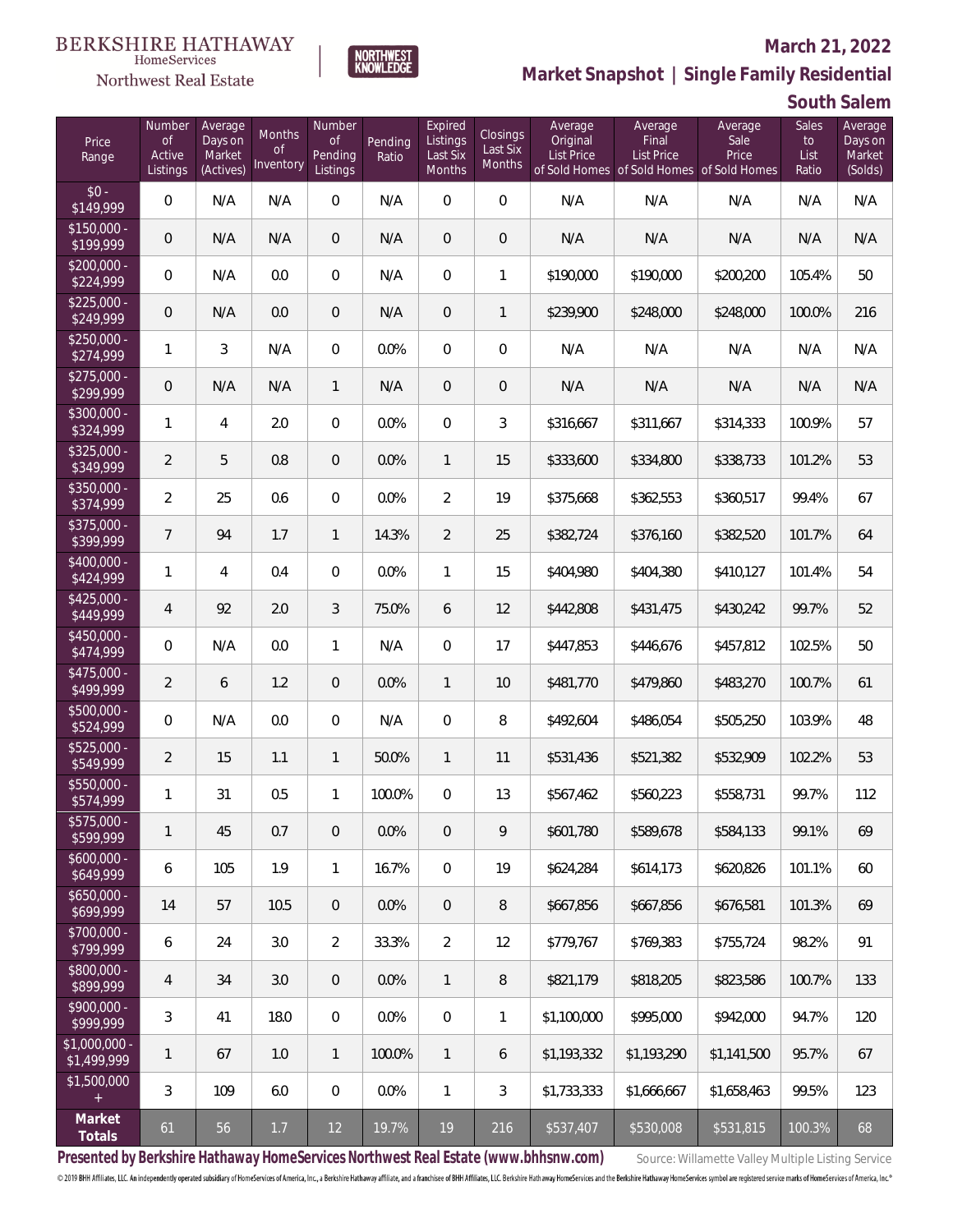#### **March 21, 2022**



**BERKSHIRE HATHAWAY** HomeServices

Northwest Real Estate

**Market Snapshot | Single Family Residential**

|                               |                                           |                                           |                                  |                                            |                  |                                           |                                       |                                          |                                                                                    |                          | Northwest Salem              |                                         |
|-------------------------------|-------------------------------------------|-------------------------------------------|----------------------------------|--------------------------------------------|------------------|-------------------------------------------|---------------------------------------|------------------------------------------|------------------------------------------------------------------------------------|--------------------------|------------------------------|-----------------------------------------|
| Price<br>Range                | Number<br><b>of</b><br>Active<br>Listings | Average<br>Days on<br>Market<br>(Actives) | Months<br><b>of</b><br>Inventory | Number<br><b>of</b><br>Pending<br>Listings | Pending<br>Ratio | Expired<br>Listings<br>Last Six<br>Months | Closings<br>Last Six<br><b>Months</b> | Average<br>Original<br><b>List Price</b> | Average<br>Final<br><b>List Price</b><br>of Sold Homes of Sold Homes of Sold Homes | Average<br>Sale<br>Price | Sales<br>to<br>List<br>Ratio | Average<br>Days on<br>Market<br>(Solds) |
| $$0 -$<br>\$149,999           | 0                                         | N/A                                       | N/A                              | $\mathbf{0}$                               | N/A              | $\overline{0}$                            | $\mathbf 0$                           | N/A                                      | N/A                                                                                | N/A                      | N/A                          | N/A                                     |
| $$150,000 -$<br>\$199,999     | 0                                         | N/A                                       | 0.0                              | $\overline{2}$                             | N/A              | $\mathbf{0}$                              | $\mathbf{1}$                          | \$200,000                                | \$200,000                                                                          | \$195,000                | 97.5%                        | 27                                      |
| $$200,000 -$<br>\$224,999     | 0                                         | N/A                                       | N/A                              | $\mathbf{0}$                               | N/A              | $\mathbf{0}$                              | $\mathbf 0$                           | N/A                                      | N/A                                                                                | N/A                      | N/A                          | N/A                                     |
| $$225,000 -$<br>\$249,999     | 0                                         | N/A                                       | 0.0                              | $\theta$                                   | N/A              | $\mathbf{0}$                              | $\overline{2}$                        | \$240,000                                | \$240,000                                                                          | \$242,500                | 101.0%                       | 56                                      |
| $$250.000 -$<br>\$274,999     | 0                                         | N/A                                       | 0.0                              | $\mathbf{0}$                               | N/A              | $\mathbf{0}$                              | 1                                     | \$265,000                                | \$265,000                                                                          | \$263,000                | 99.2%                        | 46                                      |
| $$275,000 -$<br>\$299,999     | 4                                         | 52                                        | 4.8                              | $\sqrt{2}$                                 | 0.0%             | $\overline{0}$                            | 5                                     | \$416,000                                | \$333,990                                                                          | \$291,300                | 87.2%                        | 121                                     |
| \$300,000 -<br>\$324,999      | 1                                         | $\mathbf{0}$                              | 1.2                              | $\mathbf{0}$                               | 0.0%             | $\mathbf{0}$                              | 5                                     | \$305,460                                | \$303,560                                                                          | \$312,360                | 102.9%                       | 50                                      |
| $$325,000 -$<br>\$349,999     | 3                                         | 41                                        | 1.4                              | $\overline{0}$                             | 0.0%             | $\overline{2}$                            | 13                                    | \$339,900                                | \$337,831                                                                          | \$338,300                | 100.1%                       | 72                                      |
| \$350,000 -<br>\$374,999      | 3                                         | 24                                        | 0.7                              | $\mathbf{0}$                               | 0.0%             | $\mathbf{0}$                              | 25                                    | \$361,414                                | \$359,986                                                                          | \$361,668                | 100.5%                       | 56                                      |
| \$375,000 -<br>\$399,999      | 3                                         | 72                                        | 0.7                              | $\overline{0}$                             | 0.0%             | $\overline{2}$                            | 26                                    | \$383,838                                | \$381,285                                                                          | \$386,008                | 101.2%                       | 55                                      |
| \$400,000 -<br>\$424,999      | $\mathfrak{Z}$                            | 52                                        | 0.9                              | 1                                          | 33.3%            | $\overline{0}$                            | 20                                    | \$410,387                                | \$407,111                                                                          | \$411,050                | 101.0%                       | 50                                      |
| $$425,000 -$<br>\$449,999     | $\overline{2}$                            | 25                                        | 0.4                              | $\overline{2}$                             | 100.0%           | $\mathbf{1}$                              | 27                                    | \$431,259                                | \$430,189                                                                          | \$433,459                | 100.8%                       | 55                                      |
| \$450,000 -<br>\$474,999      | 4                                         | 19                                        | 1.0                              | 1                                          | 25.0%            | $\overline{0}$                            | 23                                    | \$460,409                                | \$458,670                                                                          | \$459,000                | 100.1%                       | 57                                      |
| \$475,000 -<br>\$499,999      | 3                                         | 18                                        | 0.7                              | $\overline{2}$                             | 66.7%            | $\overline{2}$                            | 25                                    | \$487,079                                | \$485,875                                                                          | \$487,496                | 100.3%                       | 55                                      |
| \$500,000 -<br>\$524,999      | $\sqrt{3}$                                | 12                                        | 1.1                              | 4                                          | 133.3%           | $\overline{0}$                            | 16                                    | \$509,500                                | \$502,500                                                                          | \$508,275                | 101.1%                       | 60                                      |
| $$525,000 -$<br>\$549,999     | 6                                         | 22                                        | 2.1                              | 1                                          | 16.7%            | $\mathbf{0}$                              | 17                                    | \$535,065                                | \$529,759                                                                          | \$535,200                | 101.0%                       | 60                                      |
| \$550,000 -<br>\$574,999      | 3                                         | 16                                        | 1.8                              |                                            | 33.3%            |                                           | 10                                    | \$548,810                                | \$550,420                                                                          | \$556,539                | 101.1%                       | 60                                      |
| $$575,000 -$<br>\$599,999     | 8                                         | 16                                        | 4.8                              | $\mathbf{1}$                               | 12.5%            | $\overline{4}$                            | 10                                    | \$591,060                                | \$583,660                                                                          | \$586,095                | 100.4%                       | 81                                      |
| $$600,000 -$<br>\$649,999     | 1                                         | 46                                        | 0.3                              | $\mathbf{1}$                               | 100.0%           | $\mathbf{1}$                              | 19                                    | \$627,624                                | \$630,250                                                                          | \$629,454                | 99.9%                        | 63                                      |
| $$650,000 -$<br>\$699,999     | $\overline{4}$                            | 56                                        | 3.0                              | $\theta$                                   | $0.0\%$          | 3                                         | 8                                     | \$696,831                                | \$674,713                                                                          | \$680,258                | 100.8%                       | 115                                     |
| \$700,000 -<br>\$799,999      | $\overline{7}$                            | 39                                        | 5.3                              | $\mathbf 0$                                | 0.0%             | 3                                         | 8                                     | \$778,488                                | \$749,863                                                                          | \$752,438                | 100.3%                       | 63                                      |
| \$800,000 -<br>\$899,999      | $\overline{2}$                            | 336                                       | 6.0                              | $\theta$                                   | $0.0\%$          | $\overline{0}$                            | $\overline{2}$                        | \$850,000                                | \$850,000                                                                          | \$850,000                | 100.0%                       | 62                                      |
| \$900,000 -<br>\$999,999      | $\mathbf 0$                               | N/A                                       | 0.0                              | $\mathbf 0$                                | N/A              | $\overline{0}$                            | 1                                     | \$949,000                                | \$949,000                                                                          | \$920,000                | 96.9%                        | 51                                      |
| $$1,000,000 -$<br>\$1,499,999 | 4                                         | 192                                       | 3.4                              | $\theta$                                   | 0.0%             | $\overline{0}$                            | $\overline{7}$                        | \$1,205,361                              | \$1,188,933                                                                        | \$1,190,143              | 100.1%                       | 262                                     |
| \$1,500,000                   | 3                                         | 137                                       | N/A                              | $\mathbf 0$                                | 0.0%             | $\mathbf{1}$                              | $\mathbf 0$                           | N/A                                      | N/A                                                                                | N/A                      | N/A                          | N/A                                     |
| Market<br>Totals              | 67                                        | 55                                        | $1.5$                            | 16                                         | 23.9%            | 20                                        | 271                                   | \$494,705                                | \$489,376                                                                          | \$491,274                | 100.4%                       | 66                                      |

Presented by Berkshire Hathaway HomeServices Northwest Real Estate (www.bhhsnw.com) source: Willamette Valley Multiple Listing Service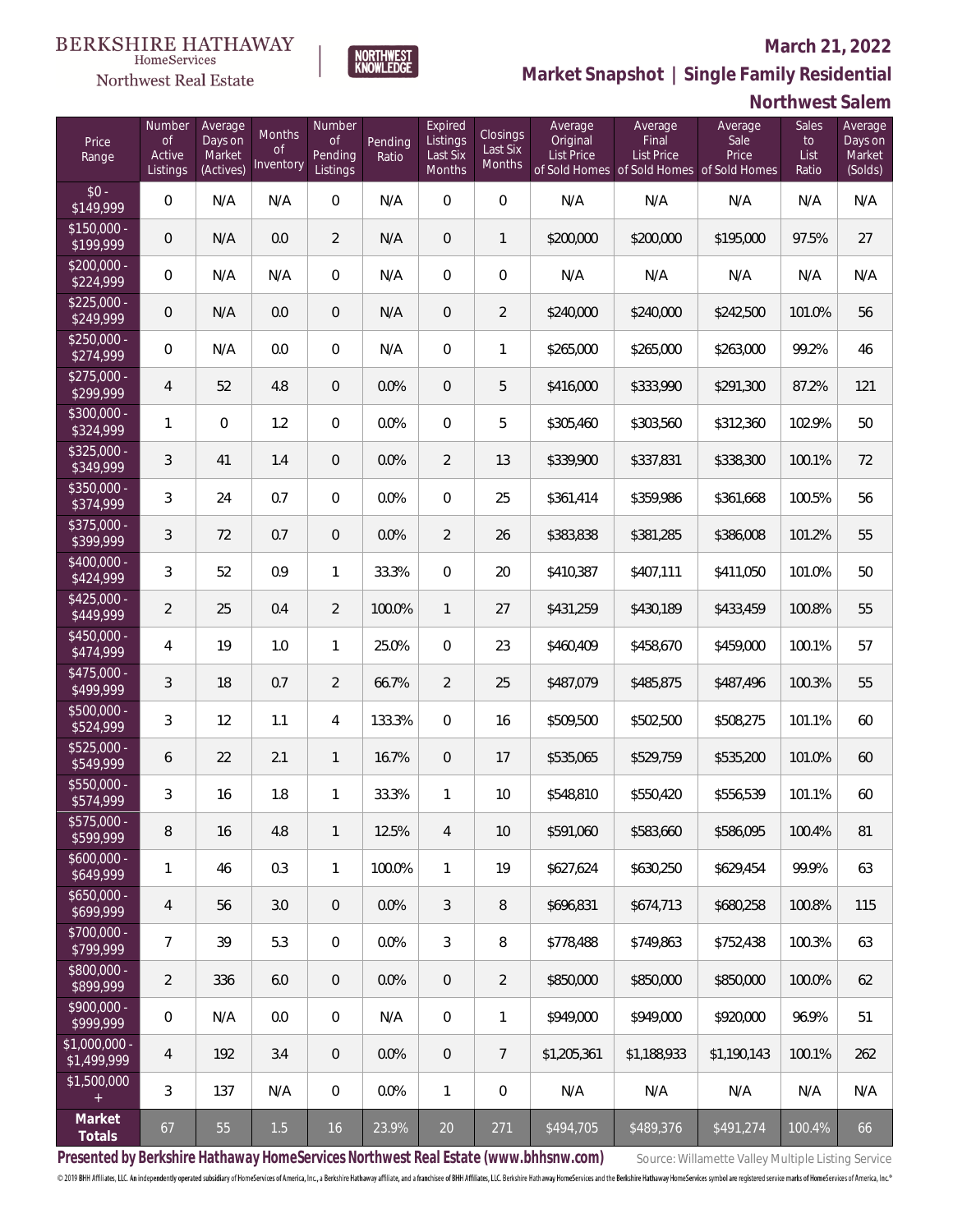#### Northwest Real Estate

#### **March 21, 2022**



**Benton County**

| Price<br>Range               | Number<br><b>of</b><br>Active<br>Listings | Average<br>Days on<br>Market<br>(Actives) | Months<br>Οf<br>Inventory | Number<br><b>of</b><br><b>Pending</b><br>Listings | Pending<br>Ratio | Expired<br>Listings<br>Last Six<br>Months | Closings<br>Last Six<br>Months | Average<br>Original<br><b>List Price</b> | Average<br>Final<br>List Price<br>of Sold Homes of Sold Homes of Sold Homes | Average<br>Sale<br>Price | Sales<br>to<br>List<br>Ratio | Average<br>Days on<br>Market<br>(Solds) |
|------------------------------|-------------------------------------------|-------------------------------------------|---------------------------|---------------------------------------------------|------------------|-------------------------------------------|--------------------------------|------------------------------------------|-----------------------------------------------------------------------------|--------------------------|------------------------------|-----------------------------------------|
| $$0 -$<br>\$149,999          | $\overline{0}$                            | N/A                                       | N/A                       | $\overline{0}$                                    | N/A              | $\Omega$                                  | $\overline{0}$                 | N/A                                      | N/A                                                                         | N/A                      | N/A                          | N/A                                     |
| $$150,000 -$<br>\$199,999    | $\mathbf{1}$                              | 24                                        | 1.2                       | $\mathbf{1}$                                      | 100.0%           | $\overline{0}$                            | 5                              | \$214,780                                | \$195,580                                                                   | \$177,689                | 90.9%                        | 42                                      |
| $$200,000 -$<br>\$224,999    | $\overline{0}$                            | N/A                                       | 0.0                       | $\overline{0}$                                    | N/A              | $\overline{0}$                            | $\mathbf{1}$                   | \$200,000                                | \$200,000                                                                   | \$200,000                | 100.0%                       | 49                                      |
| $$225,000 -$<br>\$249,999    | $\mathbf{1}$                              | $\overline{4}$                            | 1.0                       | $\overline{0}$                                    | 0.0%             | $\mathbf{1}$                              | 6                              | \$258,000                                | \$248,833                                                                   | \$230,358                | 92.6%                        | 78                                      |
| $$250,000 -$<br>\$274,999    | 3                                         | 3                                         | 4.5                       | $\overline{0}$                                    | 0.0%             | $\overline{0}$                            | 4                              | \$255,875                                | \$253,125                                                                   | \$259,250                | 102.4%                       | 56                                      |
| $$275,000 -$<br>\$299,999    | 5                                         | 63                                        | 3.8                       | $\mathbf{1}$                                      | 20.0%            | $\mathbf{1}$                              | 8                              | \$291,613                                | \$291,613                                                                   | \$287,875                | 98.7%                        | 40                                      |
| $$300,000 -$<br>\$324,999    | 1                                         | $\overline{4}$                            | 0.9                       | $\overline{2}$                                    | 200.0%           | $\overline{0}$                            | $\overline{7}$                 | \$290,986                                | \$292,414                                                                   | \$314,657                | 107.6%                       | 61                                      |
| $$325,000 -$<br>\$349,999    | 6                                         | 145                                       | 2.4                       | $\overline{0}$                                    | 0.0%             | $\overline{0}$                            | 15                             | \$327,987                                | \$323,720                                                                   | \$332,488                | 102.7%                       | 64                                      |
| $$350,000 -$<br>\$374,999    | 6                                         | 131                                       | 1.5                       | $\overline{0}$                                    | 0.0%             | $\mathbf{1}$                              | 24                             | \$356,179                                | \$357,900                                                                   | \$359,825                | 100.5%                       | 77                                      |
| $$375,000 -$<br>\$399,999    | 6                                         | 21                                        | 1.0                       | $\overline{4}$                                    | 66.7%            | $\overline{0}$                            | 35                             | \$370,677                                | \$375,104                                                                   | \$383,996                | 102.4%                       | 82                                      |
| $$400,000 -$<br>\$424,999    | 8                                         | 20                                        | 1.4                       | $\Omega$                                          | 0.0%             | $\overline{2}$                            | 35                             | \$395,068                                | \$396,445                                                                   | \$410,210                | 103.5%                       | 75                                      |
| $$425,000 -$<br>\$449,999    | 9                                         | 59                                        | 1.0                       | 17                                                | 188.9%           | $\mathbf{1}$                              | 56                             | \$427,289                                | \$427,544                                                                   | \$436,939                | 102.2%                       | 96                                      |
| $$450,000 -$<br>\$474,999    | 11                                        | 62                                        | 1.9                       | $\overline{2}$                                    | 18.2%            | $\mathbf{1}$                              | 35                             | \$450,740                                | \$448,298                                                                   | \$459,563                | 102.5%                       | 85                                      |
| $$475,000 -$<br>\$499,999    | 16                                        | 46                                        | 2.2                       | $7\overline{ }$                                   | 43.8%            | $\overline{4}$                            | 43                             | \$473,196                                | \$474,136                                                                   | \$486,080                | 102.5%                       | 105                                     |
| $$500,000 -$<br>\$524,999    | 9                                         | 55                                        | 1.1                       | $\overline{2}$                                    | 22.2%            | $\Omega$                                  | 50                             | \$496,281                                | \$499,633                                                                   | \$512,925                | 102.7%                       | 100                                     |
| $$525,000 -$<br>\$549,999    | $\overline{7}$                            | 99                                        | 1.2                       | 10                                                | 142.9%           | $\overline{2}$                            | 35                             | \$517,814                                | \$515,354                                                                   | \$536,332                | 104.1%                       | 80                                      |
| \$550,000 -<br>\$574,999     | 8                                         | 18                                        | 2.2                       | 15                                                | 187.5%           | $\Omega$                                  | 22                             | \$558,410                                | \$555,238                                                                   | \$558,996                | 100.7%                       | 107                                     |
| \$575,000 -<br>\$599,999     | $\overline{7}$                            | 47                                        | 2.5                       | 13                                                | 185.7%           | $\overline{2}$                            | 17                             | \$547,163                                | \$550,398                                                                   | \$581,070                | 105.6%                       | 78                                      |
| $$600,000 -$<br>\$649,999    | 8                                         | 71                                        | 1.3                       | 17                                                | 212.5%           | $\mathbf 0$                               | 38                             | \$606,247                                | \$604,038                                                                   | \$629,633                | 104.2%                       | 54                                      |
| $$650,000 -$<br>\$699,999    | $\overline{7}$                            | 87                                        | 1.9                       | 6                                                 | 85.7%            | $\mathbf{1}$                              | 22                             | \$654,559                                | \$653,109                                                                   | \$674,869                | 103.3%                       | 79                                      |
| \$700,000 -<br>\$799,999     | $\overline{7}$                            | 37                                        | 1.5                       | 4                                                 | 57.1%            | 3                                         | 28                             | \$716,021                                | \$713,554                                                                   | \$738,918                | 103.6%                       | 68                                      |
| \$800,000 -<br>\$899,999     | 5                                         | 28                                        | 2.3                       | $\mathbf{0}$                                      | 0.0%             | $\overline{0}$                            | 13                             | \$782,685                                | \$782,685                                                                   | \$827,808                | 105.8%                       | 59                                      |
| \$900,000 -<br>\$999,999     | 4                                         | 18                                        | 2.4                       | $\mathbf 0$                                       | 0.0%             | $\mathbf{1}$                              | 10                             | \$923,500                                | \$922,500                                                                   | \$927,800                | 100.6%                       | 86                                      |
| \$1,000,000 -<br>\$1,499,999 | 4                                         | 41                                        | $6.0\,$                   | $\mathbf{0}$                                      | 0.0%             | $\mathbf{1}$                              | $\overline{4}$                 | \$1,422,500                              | \$1,422,500                                                                 | \$1,267,000              | 89.1%                        | 198                                     |
| \$1,500,000<br>$+$           | 4                                         | 87                                        | 12.0                      | $\mathbf{0}$                                      | 0.0%             | 3                                         | $\overline{2}$                 | \$2,200,000                              | \$2,075,000                                                                 | \$1,960,000              | 94.5%                        | 370                                     |
| Market<br>Totals             | 143                                       | 56                                        | 1.7                       | 101                                               | 70.6%            | 24                                        | 515                            | \$504,944                                | \$504,206                                                                   | \$516,452                | 102.4%                       | 84                                      |

NORTHWEST<br>KNOWLFDGF

Presented by Berkshire Hathaway HomeServices Northwest Real Estate (www.bhhsnw.com) source: Willamette Valley Multiple Listing Service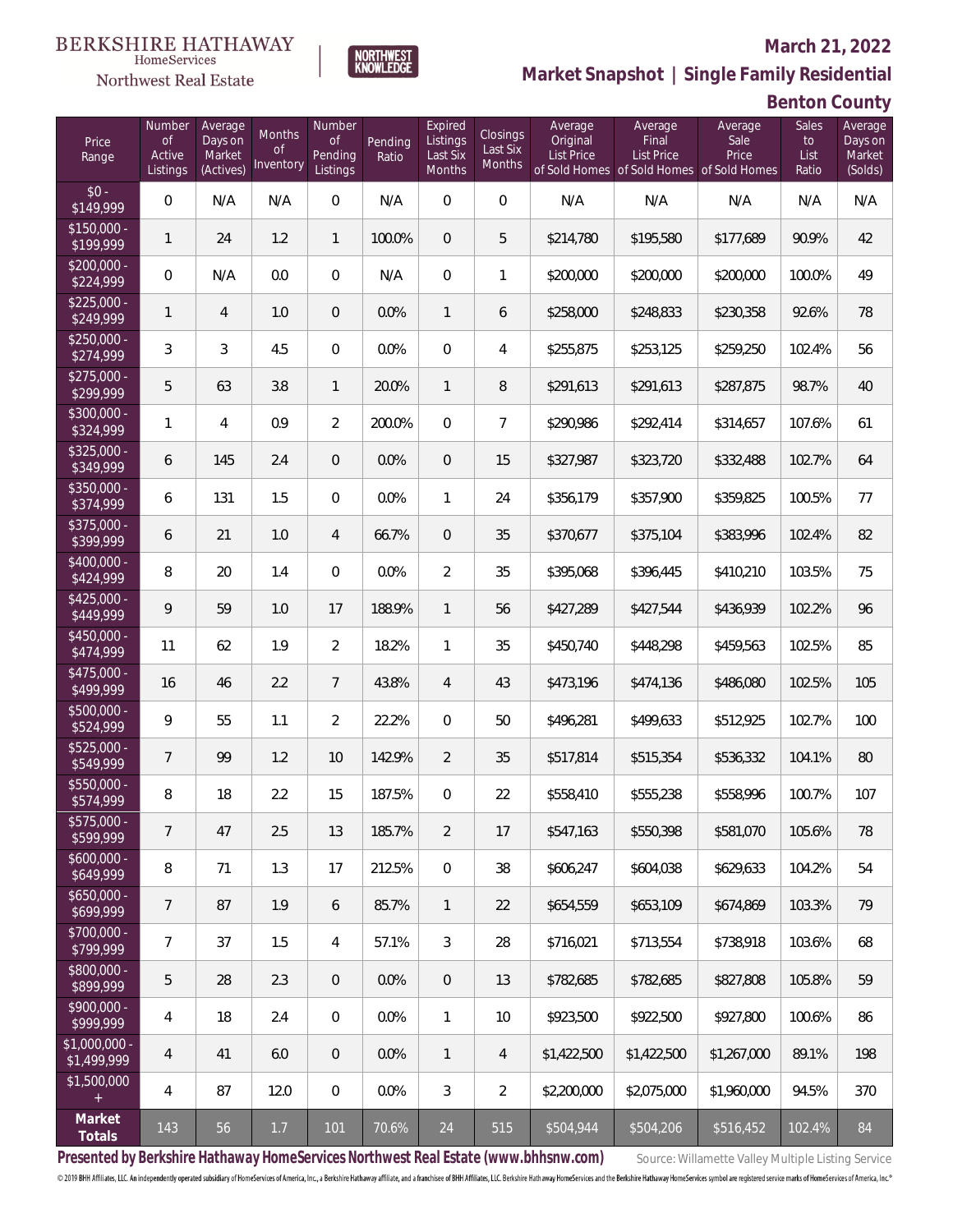

#### **March 21, 2022**

**Market Snapshot | Single Family Residential**

### **Linn County**

| Price<br>Range               | Number<br><b>of</b><br>Active<br>Listings | Average<br>Days on<br>Market<br>(Actives) | Months<br>0f<br>Inventory | Number<br><b>of</b><br>Pending<br>Listings | Pending<br>Ratio | Expired<br>Listings<br>Last Six<br>Months | Closings<br>Last Six<br><b>Months</b> | Average<br>Original<br>List Price | Average<br>Final<br>List Price<br>of Sold Homes of Sold Homes of Sold Homes | Average<br>Sale<br>Price | Sales<br>to<br>List<br>Ratio | Average<br>Days on<br>Market<br>(Solds) |
|------------------------------|-------------------------------------------|-------------------------------------------|---------------------------|--------------------------------------------|------------------|-------------------------------------------|---------------------------------------|-----------------------------------|-----------------------------------------------------------------------------|--------------------------|------------------------------|-----------------------------------------|
| $$0 -$<br>\$149,999          | $\overline{0}$                            | N/A                                       | 0.0                       | $\mathbf{1}$                               | N/A              | $\overline{0}$                            | 9                                     | \$112,144                         | \$108,256                                                                   | \$101,833                | 94.1%                        | 33                                      |
| $$150,000 -$<br>\$199,999    | $\overline{7}$                            | 91                                        | 2.1                       | $\overline{0}$                             | 0.0%             | $\overline{4}$                            | 20                                    | \$187,245                         | \$179,995                                                                   | \$170,828                | 94.9%                        | 78                                      |
| $$200,000 -$<br>\$224,999    | $\overline{2}$                            | 115                                       | 0.9                       | $\mathbf{1}$                               | 50.0%            | $\mathbf{1}$                              | 14                                    | \$222,014                         | \$217,000                                                                   | \$211,643                | 97.5%                        | 63                                      |
| $$225,000 -$<br>\$249,999    | 16                                        | 78                                        | 3.6                       | $\overline{2}$                             | 12.5%            | $\overline{2}$                            | 27                                    | \$244,874                         | \$239,367                                                                   | \$236,019                | 98.6%                        | 72                                      |
| $$250,000 -$<br>\$274,999    | 9                                         | 78                                        | 1.3                       | $\overline{0}$                             | 0.0%             | $\mathbf{1}$                              | 43                                    | \$256,051                         | \$253,505                                                                   | \$261,486                | 103.1%                       | 62                                      |
| $$275,000 -$<br>\$299,999    | 28                                        | 54                                        | 2.5                       | 3                                          | 10.7%            | $\overline{7}$                            | 67                                    | \$281,204                         | \$278,809                                                                   | \$285,844                | 102.5%                       | 66                                      |
| $$300,000 -$<br>\$324,999    | 21                                        | 56                                        | 1.3                       | 5                                          | 23.8%            | 5                                         | 96                                    | \$307,650                         | \$305,188                                                                   | \$310,250                | 101.7%                       | 62                                      |
| $$325,000 -$<br>\$349,999    | 38                                        | 34                                        | 2.0                       | $\overline{2}$                             | 5.3%             | $\overline{2}$                            | 114                                   | \$330,472                         | \$329,323                                                                   | \$336,297                | 102.1%                       | 60                                      |
| $$350,000 -$<br>\$374,999    | 17                                        | 23                                        | 0.8                       | 4                                          | 23.5%            | 9                                         | 125                                   | \$355,108                         | \$353,486                                                                   | \$360,505                | 102.0%                       | 62                                      |
| $$375,000 -$<br>\$399,999    | 27                                        | 35                                        | 2.0                       | $\overline{4}$                             | 14.8%            | $\overline{7}$                            | 82                                    | \$380,935                         | \$378,833                                                                   | \$385,480                | 101.8%                       | 65                                      |
| $$400,000 -$<br>\$424,999    | 14                                        | 50                                        | 1.3                       | 8                                          | 57.1%            | 3                                         | 64                                    | \$413,593                         | \$410,881                                                                   | \$411,647                | 100.2%                       | 76                                      |
| $$425,000 -$<br>\$449,999    | 18                                        | 38                                        | 2.1                       | 10                                         | 55.6%            | 3                                         | 51                                    | \$431,208                         | \$429,649                                                                   | \$435,957                | 101.5%                       | 80                                      |
| $$450,000 -$<br>\$474,999    | 8                                         | 62                                        | 1.2                       | 5                                          | 62.5%            | $\overline{2}$                            | 40                                    | \$454,085                         | \$447,158                                                                   | \$459,305                | 102.7%                       | 80                                      |
| $$475,000 -$<br>\$499,999    | $\overline{7}$                            | 40                                        | 1.4                       | $\overline{4}$                             | 57.1%            | $\overline{4}$                            | 30                                    | \$488,669                         | \$483,436                                                                   | \$486,576                | 100.6%                       | 84                                      |
| $$500,000 -$<br>\$524,999    | $\overline{0}$                            | N/A                                       | 0.0                       | $\mathbf{1}$                               | N/A              | 1                                         | 24                                    | \$514,567                         | \$508,092                                                                   | \$510,908                | 100.6%                       | 62                                      |
| $$525,000 -$<br>\$549,999    | 9                                         | 52                                        | 2.3                       | $\overline{0}$                             | 0.0%             | $\overline{2}$                            | 24                                    | \$540,488                         | \$533,646                                                                   | \$536,520                | 100.5%                       | 64                                      |
| \$550,000 -<br>\$574,999     | 6                                         | 48                                        | 1.6                       | $\mathbf{1}$                               | 16.7%            | $\overline{2}$                            | 23                                    | \$570,717                         | \$556,887                                                                   | \$556,335                | 99.9%                        | 87                                      |
| \$575,000 -<br>\$599,999     | 8                                         | 31                                        | 2.2                       | $\mathbf{1}$                               | 12.5%            | 1                                         | 22                                    | \$583,968                         | \$572,795                                                                   | \$581,973                | 101.6%                       | 76                                      |
| $$600,000 -$<br>\$649,999    | $\overline{7}$                            | 91                                        | 1.9                       | 3                                          | 42.9%            | $\overline{2}$                            | 22                                    | \$632,777                         | \$625,959                                                                   | \$620,859                | 99.2%                        | 76                                      |
| $$650,000 -$<br>\$699,999    | 4                                         | 27                                        | 1.2                       | $\overline{0}$                             | 0.0%             | $\mathbf{1}$                              | 20                                    | \$692,590                         | \$679,100                                                                   | \$672,047                | 99.0%                        | 78                                      |
| \$700,000 -<br>\$799,999     | $\overline{7}$                            | 91                                        | 1.6                       | $\mathbf{1}$                               | 14.3%            | $\mathbf 0$                               | 27                                    | \$748,044                         | \$738,593                                                                   | \$741,694                | 100.4%                       | 92                                      |
| \$800,000 -<br>\$899,999     | 11                                        | 56                                        | 6.0                       | $\overline{0}$                             | 0.0%             | $\mathbf{1}$                              | 11                                    | \$885,445                         | \$861,855                                                                   | \$844,420                | 98.0%                        | 117                                     |
| \$900,000 -<br>\$999,999     | 5                                         | 133                                       | 10.0                      | $\overline{0}$                             | 0.0%             | $\mathbf{1}$                              | 3                                     | \$941,633                         | \$941,633                                                                   | \$941,667                | 100.0%                       | 63                                      |
| \$1,000,000 -<br>\$1,499,999 | 8                                         | 76                                        | 12.0                      | $\overline{0}$                             | 0.0%             | 3                                         | 4                                     | \$1,286,750                       | \$1,259,750                                                                 | \$1,197,500              | 95.1%                        | 156                                     |
| \$1,500,000<br>$+$           | 1                                         | 182                                       | 3.0                       | $\mathbf{1}$                               | 100.0%           | 5                                         | $\overline{2}$                        | \$1,790,000                       | \$1,790,000                                                                 | \$1,556,000              | 86.9%                        | 82                                      |
| Market<br>Totals             | 278                                       | 53                                        | $1.7\,$                   | 57                                         | 20.5%            | 69                                        | 964                                   | \$403,527                         | \$399,353                                                                   | \$402,786                | 100.9%                       | $70\,$                                  |

NORTHWEST<br>KNOWLFDGF

Presented by Berkshire Hathaway HomeServices Northwest Real Estate (www.bhhsnw.com) source: Willamette Valley Multiple Listing Service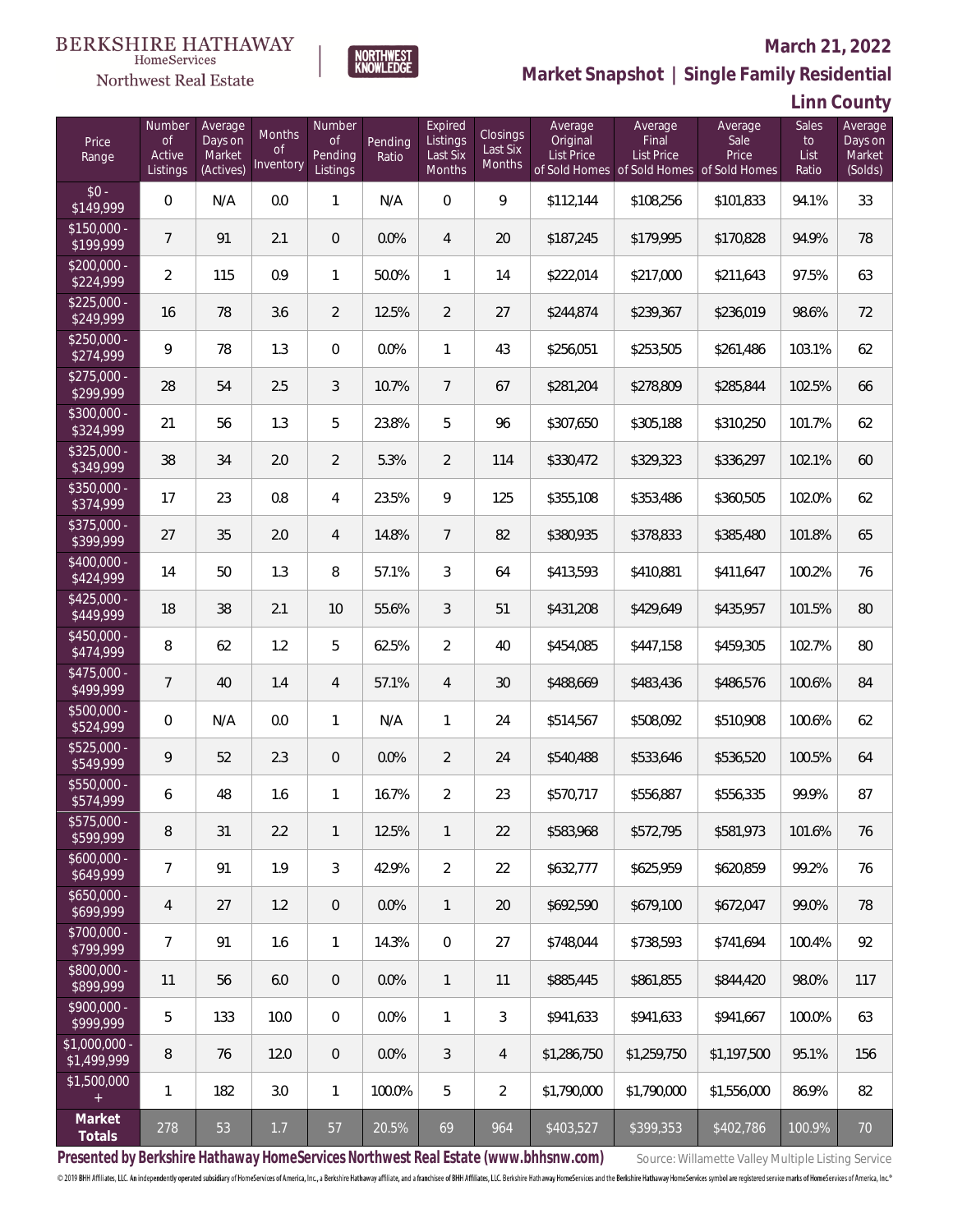#### Northwest Real Estate

#### **March 21, 2022**

**Market Snapshot | Single Family Residential**

### **Marion County**

| Price<br>Range                | Number<br><b>of</b><br>Active<br>Listings | Average<br>Days on<br>Market<br>(Actives) | Months<br><b>of</b><br>Inventory | Number<br>$\mathsf{of}$<br>Pending<br>Listings | Pending<br>Ratio | Expired<br>Listings<br>Last Six<br>Months | Closings<br>Last Six<br>Months | Average<br>Original<br>List Price | Average<br>Final<br>List Price<br>of Sold Homes of Sold Homes of Sold Homes | Average<br>Sale<br>Price | Sales<br>to<br>List<br>Ratio | Average<br>Days on<br>Market<br>(Solds) |
|-------------------------------|-------------------------------------------|-------------------------------------------|----------------------------------|------------------------------------------------|------------------|-------------------------------------------|--------------------------------|-----------------------------------|-----------------------------------------------------------------------------|--------------------------|------------------------------|-----------------------------------------|
| $$0 -$<br>\$149,999           | 1                                         | 31                                        | 1.5                              | $\overline{0}$                                 | 0.0%             | $\overline{0}$                            | $\overline{4}$                 | \$92,500                          | \$88,750                                                                    | \$85,575                 | 96.4%                        | 38                                      |
| $$150,000 -$<br>\$199,999     | $\mathbf{1}$                              | 5                                         | 1.5                              | $\overline{2}$                                 | 200.0%           | $\overline{2}$                            | 4                              | \$212,450                         | \$192,450                                                                   | \$187,250                | 97.3%                        | 122                                     |
| $$200,000 -$<br>\$224,999     | $\overline{0}$                            | N/A                                       | 0.0                              | $\overline{0}$                                 | N/A              | $\overline{0}$                            | 3                              | \$235,000                         | \$218,333                                                                   | \$213,333                | 97.7%                        | 60                                      |
| $$225,000 -$<br>\$249,999     | $\overline{0}$                            | N/A                                       | 0.0                              | $\mathbf{1}$                                   | N/A              | $\mathbf{1}$                              | 5                              | \$250,780                         | \$248,780                                                                   | \$236,800                | 95.2%                        | 70                                      |
| $$250,000 -$<br>\$274,999     | 3                                         | 50                                        | 3.0                              | $\mathbf{1}$                                   | 33.3%            | $\mathbf{1}$                              | 6                              | \$261,667                         | \$257,000                                                                   | \$258,333                | 100.5%                       | 48                                      |
| $$275,000 -$<br>\$299,999     | 9                                         | 52                                        | 2.1                              | 3                                              | 33.3%            | 9                                         | 26                             | \$304,865                         | \$293,038                                                                   | \$288,476                | 98.4%                        | 65                                      |
| $$300,000 -$<br>\$324,999     | 8                                         | 85                                        | 1.5                              | $\overline{2}$                                 | 25.0%            | $\overline{0}$                            | 31                             | \$308,619                         | \$306,294                                                                   | \$311,694                | 101.8%                       | 63                                      |
| $$325,000 -$<br>\$349,999     | 9                                         | 107                                       | 1.5                              | 3                                              | 33.3%            | 3                                         | 36                             | \$332,299                         | \$328,568                                                                   | \$334,392                | 101.8%                       | 56                                      |
| $$350,000 -$<br>\$374,999     | $\overline{2}$                            | 10                                        | 0.3                              | 1                                              | 50.0%            | $\overline{2}$                            | 36                             | \$366,628                         | \$359,011                                                                   | \$361,189                | 100.6%                       | 66                                      |
| $$375,000 -$<br>\$399,999     | 12                                        | 52                                        | 1.6                              | 6                                              | 50.0%            | 3                                         | 45                             | \$389,215                         | \$384,622                                                                   | \$388,040                | 100.9%                       | 66                                      |
| $$400,000 -$<br>\$424,999     | 9                                         | 27                                        | 1.0                              | 8                                              | 88.9%            | 3                                         | 56                             | \$413,901                         | \$411,454                                                                   | \$412,693                | 100.3%                       | 86                                      |
| $$425,000 -$<br>\$449,999     | 14                                        | 78                                        | 1.8                              | 3                                              | 21.4%            | 3                                         | 47                             | \$434,308                         | \$430,753                                                                   | \$435,197                | 101.0%                       | 101                                     |
| $$450,000 -$<br>\$474,999     | 14                                        | 68                                        | 1.8                              | 4                                              | 28.6%            | $\overline{2}$                            | 46                             | \$456,017                         | \$453,810                                                                   | \$459,850                | 101.3%                       | 71                                      |
| $$475,000 -$<br>\$499,999     | 15                                        | 61                                        | 2.0                              | 3                                              | 20.0%            | $\overline{2}$                            | 46                             | \$485,163                         | \$482,209                                                                   | \$485,858                | 100.8%                       | 82                                      |
| $$500,000 -$<br>\$524,999     | 1                                         | 4                                         | 0.2                              | 3                                              | 300.0%           | $\overline{0}$                            | 27                             | \$511,962                         | \$511,262                                                                   | \$511,237                | 100.0%                       | 74                                      |
| \$525,000 -<br>\$549,999      | 6                                         | 22                                        | 1.3                              | $\mathbf{1}$                                   | 16.7%            | $\overline{2}$                            | 27                             | \$534,046                         | \$534,472                                                                   | \$537,316                | 100.5%                       | 78                                      |
| \$550,000 -<br>\$574,999      | 1                                         | 54                                        | 0.3                              | $\overline{2}$                                 | 200.0%           | 1                                         | 21                             | \$558,848                         | \$555,657                                                                   | \$558,924                | 100.6%                       | 59                                      |
| \$575,000 -<br>\$599,999      | 13                                        | 27                                        | 2.7                              | 4                                              | 30.8%            | 5                                         | 29                             | \$581,372                         | \$580,438                                                                   | \$583,295                | 100.5%                       | 58                                      |
| $$600,000 -$<br>\$649,999     | 9                                         | 54                                        | 1.4                              | $\overline{4}$                                 | 44.4%            | 1                                         | 40                             | \$626,073                         | \$616,335                                                                   | \$623,650                | 101.2%                       | 71                                      |
| $$650,000 -$<br>\$699,999     | 4                                         | 50                                        | 1.0                              | $\overline{2}$                                 | 50.0%            | 1                                         | 24                             | \$676,729                         | \$665,834                                                                   | \$673,468                | 101.1%                       | 81                                      |
| \$700,000 -<br>\$799,999      | 10                                        | 66                                        | 2.6                              | $\mathbf 0$                                    | 0.0%             | 5                                         | 23                             | \$755,917                         | \$745,743                                                                   | \$745,683                | 100.0%                       | 74                                      |
| \$800,000 -<br>\$899,999      | 6                                         | 32                                        | $6.0\,$                          | $\mathbf{1}$                                   | 16.7%            | 3                                         | 6                              | \$906,667                         | \$871,667                                                                   | \$855,833                | 98.2%                        | 132                                     |
| \$900,000 -<br>\$999,999      | 3                                         | 142                                       | 1.4                              | $\mathbf{1}$                                   | 33.3%            | $\mathbf 0$                               | 13                             | \$1,020,976                       | \$997,061                                                                   | \$951,885                | 95.5%                        | 80                                      |
| $$1,000,000$ -<br>\$1,499,999 | 9                                         | 122                                       | 7.7                              | $\overline{2}$                                 | 22.2%            | $\overline{7}$                            | $\overline{7}$                 | \$1,265,429                       | \$1,213,986                                                                 | \$1,213,214              | 99.9%                        | 137                                     |
| \$1,500,000<br>$+$            | 6                                         | 87                                        | 36.0                             | $\overline{2}$                                 | 33.3%            | 3                                         | 1                              | \$1,750,000                       | \$1,750,000                                                                 | \$1,700,000              | 97.1%                        | 97                                      |
| Market<br>Totals              | 165                                       | 62                                        | $1.6\,$                          | 59                                             | 35.8%            | 59                                        | 609                            | \$487,082                         | \$481,192                                                                   | \$482,963                | 100.4%                       | 74                                      |

NORTHWEST<br>KNOWLFDGF

Presented by Berkshire Hathaway HomeServices Northwest Real Estate (www.bhhsnw.com) source: Willamette Valley Multiple Listing Service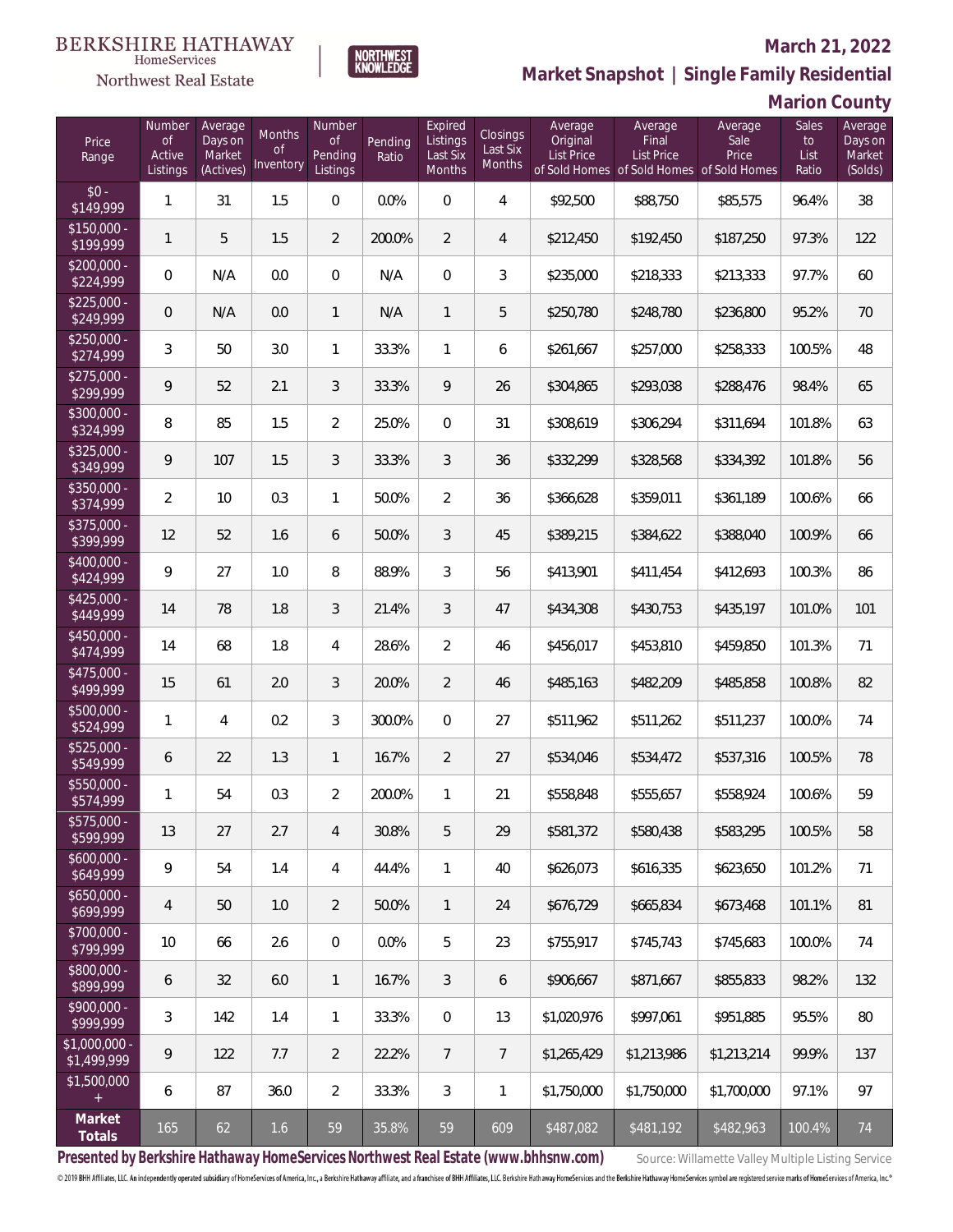

#### **March 21, 2022**

**Market Snapshot | Single Family Residential**

### **Polk County**

| Price<br>Range                       | Number<br><b>of</b><br>Active<br>Listings | Average<br>Days on<br>Market<br>(Actives) | <b>Months</b><br><b>of</b><br>Inventory | Number<br><b>of</b><br>Pending<br>Listings | Pending<br>Ratio | Expired<br>Listings<br>Last Six<br>Months | Closings<br>Last Six<br>Months | Average<br>Original<br>List Price | Average<br>Final<br>List Price<br>of Sold Homes of Sold Homes of Sold Homes | Average<br>Sale<br>Price | Sales<br>to<br>List<br>Ratio | Average<br>Days on<br>Market<br>(Solds) |
|--------------------------------------|-------------------------------------------|-------------------------------------------|-----------------------------------------|--------------------------------------------|------------------|-------------------------------------------|--------------------------------|-----------------------------------|-----------------------------------------------------------------------------|--------------------------|------------------------------|-----------------------------------------|
| $$0 -$<br>\$149,999                  | $\overline{0}$                            | N/A                                       | N/A                                     | $\overline{0}$                             | N/A              | 0                                         | $\overline{0}$                 | N/A                               | N/A                                                                         | N/A                      | N/A                          | N/A                                     |
| $$150,000 -$<br>\$199,999            | $\overline{0}$                            | N/A                                       | 0.0                                     | $\mathbf{1}$                               | N/A              | $\overline{0}$                            | 3                              | \$185,000                         | \$185,000                                                                   | \$173,667                | 93.9%                        | 37                                      |
| \$200,000 -<br>\$224,999             | $\overline{2}$                            | 97                                        | 12.0                                    | $\overline{0}$                             | 0.0%             | $\overline{0}$                            | 1                              | \$249,900                         | \$225,000                                                                   | \$200,000                | 88.9%                        | 88                                      |
| $$225,000 -$<br>\$249,999            | $\mathbf{1}$                              | 151                                       | 3.0                                     | $\mathbf{1}$                               | 100.0%           | $\overline{0}$                            | $\overline{2}$                 | \$274,113                         | \$274,925                                                                   | \$235,000                | 85.5%                        | 217                                     |
| $$250,000 -$<br>\$274,999            | $\overline{2}$                            | 189                                       | 2.4                                     | $\overline{0}$                             | 0.0%             | $\overline{0}$                            | 5                              | \$272,780                         | \$265,780                                                                   | \$262,580                | 98.8%                        | 75                                      |
| $$275,000 -$<br>\$299,999            | $\overline{2}$                            | 10                                        | 0.9                                     | $\mathbf{1}$                               | 50.0%            | $\mathbf{1}$                              | 14                             | \$279,521                         | \$278,521                                                                   | \$287,189                | 103.1%                       | 58                                      |
| $$300,000 -$<br>\$324,999            | 5                                         | 26                                        | 0.8                                     | 3                                          | 60.0%            | $\overline{0}$                            | 39                             | \$305,264                         | \$306,526                                                                   | \$310,849                | 101.4%                       | 87                                      |
| $$325,000 -$<br>\$349,999            | 9                                         | 21                                        | 1.5                                     | $\mathbf{1}$                               | 11.1%            | 3                                         | 37                             | \$333,415                         | \$330,553                                                                   | \$334,514                | 101.2%                       | 84                                      |
| $$350,000 -$<br>\$374,999            | 9                                         | 28                                        | 1.0                                     | 3                                          | 33.3%            | $\overline{4}$                            | 56                             | \$354,477                         | \$352,248                                                                   | \$358,547                | 101.8%                       | 66                                      |
| $$375,000 -$<br>\$399,999            | 11                                        | 24                                        | 1.4                                     | 3                                          | 27.3%            | $\overline{2}$                            | 47                             | \$381,646                         | \$380,403                                                                   | \$385,354                | 101.3%                       | 52                                      |
| $$400,000 -$<br>\$424,999            | 4                                         | 46                                        | 0.7                                     | 8                                          | 200.0%           | $\mathbf{1}$                              | 35                             | \$411,255                         | \$408,018                                                                   | \$411,879                | 100.9%                       | 76                                      |
| $$425,000 -$<br>\$449,999            | 18                                        | 62                                        | 3.5                                     | $\overline{7}$                             | 38.9%            | $\overline{2}$                            | 31                             | \$438,943                         | \$436,459                                                                   | \$434,097                | 99.5%                        | 91                                      |
| \$450,000 -<br>\$474,999             | 9                                         | 43                                        | 2.2                                     | $\overline{0}$                             | 0.0%             | 0                                         | 25                             | \$474,389                         | \$459,650                                                                   | \$458,917                | 99.8%                        | 104                                     |
| $$475,000 -$<br>\$499,999            | 20                                        | 78                                        | 7.1                                     | 4                                          | 20.0%            | 6                                         | 17                             | \$484,935                         | \$484,588                                                                   | \$487,129                | 100.5%                       | 76                                      |
| $$500,000 -$<br>\$524,999            | 12                                        | 99                                        | 6.5                                     | $\overline{2}$                             | 16.7%            | 1                                         | 11                             | \$508,380                         | \$505,305                                                                   | \$505,455                | 100.0%                       | 61                                      |
| $$525,000 -$<br>\$549,999            | 18                                        | 30                                        | 8.3                                     | $\overline{2}$                             | 11.1%            | 1                                         | 13                             | \$531,242                         | \$533,380                                                                   | \$534,475                | 100.2%                       | 99                                      |
| \$550,000 -<br>\$574,999             | 12                                        | 49                                        | 9.0                                     | 1                                          | 8.3%             | 1                                         | 8                              | \$565,090                         | \$555,728                                                                   | \$557,044                | 100.2%                       | 93                                      |
| $\overline{$575,000}$ -<br>\$599,999 | 15                                        | 83                                        | 8.2                                     | 5                                          | 33.3%            | 2                                         | 11                             | \$591,583                         | \$580,583                                                                   | \$582,456                | 100.3%                       | 124                                     |
| $$600,000 -$<br>\$649,999            | 11                                        | 65                                        | 3.5                                     | $\overline{2}$                             | 18.2%            | $\mathbf 0$                               | 19                             | \$620,563                         | \$626,254                                                                   | \$623,823                | 99.6%                        | 124                                     |
| $$650,000 -$<br>\$699,999            | 6                                         | 36                                        | 7.2                                     | $\overline{2}$                             | 33.3%            | 3                                         | 5                              | \$694,580                         | \$693,580                                                                   | \$676,580                | 97.5%                        | 96                                      |
| \$700,000 -<br>\$799,999             | 11                                        | 86                                        | 6.0                                     | $\mathbf 0$                                | 0.0%             | $\mathbf 0$                               | 11                             | \$750,164                         | \$743,015                                                                   | \$731,525                | 98.5%                        | 160                                     |
| \$800,000 -<br>\$899,999             | 3                                         | 115                                       | 2.6                                     | 1                                          | 33.3%            | 2                                         | $\overline{7}$                 | \$916,000                         | \$842,000                                                                   | \$830,814                | 98.7%                        | 104                                     |
| \$900,000 -<br>\$999,999             | 4                                         | 67                                        | 6.0                                     | 1                                          | 25.0%            | $\mathbf 0$                               | 4                              | \$1,059,750                       | \$977,500                                                                   | \$946,250                | 96.8%                        | 233                                     |
| \$1,000,000 -<br>\$1,499,999         | $\overline{2}$                            | 92                                        | $6.0\,$                                 | 1                                          | 50.0%            | 1                                         | $\overline{2}$                 | \$1,570,000                       | \$1,426,000                                                                 | \$1,301,000              | 91.2%                        | 213                                     |
| \$1,500,000<br>$+$                   | 6                                         | 160                                       | 18.0                                    | $\mathbf 0$                                | 0.0%             | 4                                         | $\overline{2}$                 | \$2,122,500                       | \$2,122,500                                                                 | \$1,927,500              | 90.8%                        | 310                                     |
| Market<br>Totals                     | 192                                       | 63                                        | $2.8\,$                                 | 49                                         | 25.5%            | 34                                        | 405                            | \$448,994                         | \$443,589                                                                   | \$443,342                | 99.9%                        | 87                                      |

NORTHWEST<br>KNOWLFDGF

Presented by Berkshire Hathaway HomeServices Northwest Real Estate (www.bhhsnw.com) source: Willamette Valley Multiple Listing Service